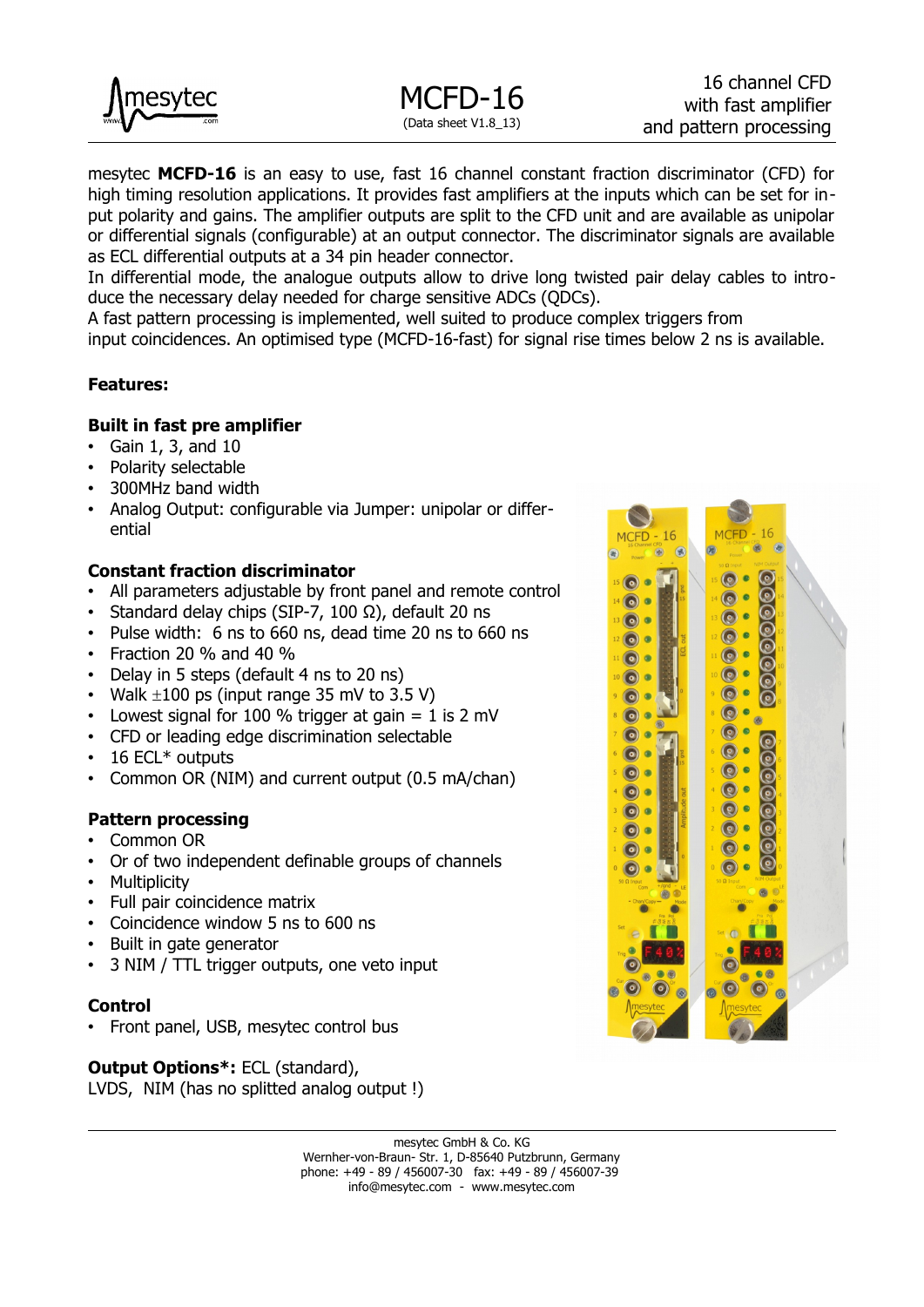# **Technical Data**

#### **Fast Pre amplifier**

The built in fast amplifiers can be set to a gain of 1, 3, and 10.

The polarity can be selected positive and negative. The outputs are available differential or unipolar at a 34 pin header connector at the front panel. In differential output configuration, the signals can be delayed via twisted pair cable, and can directly be fed to QDC

inputs. The -3 dB bandwidth of the amplifiers is 600 MHz, 500 MHz and 300 MHz for gain 1, 3 and 10. The high bandwidth is important to minimise the influence of amplitude on the pulse shape due to non linear effects in the amplifiers. After the amplifier the bandwidth is limited to 150 MHz by a filter, to reduce the noise band width, but preserve rise times down to 2 ns. Optional a filter with a cut off at 30 MHz can be introduced to further reduce noise for signals with rise times below 10 ns.

The input signals are AC-coupled with a time constant of 150 us. This allows a wide range of offsets at the input without affecting the CFD. The baseline shift introduced by AC-coupling at extreme rates, is compensated in the CFD by automatic offset adjust.



Gain, polarity and band width can be set by front panel or via remote control.

# **Short data**

- Inputs: 16 Lemo inputs, 50 Ω terminated. Amplitude range (offset  $+$  signal); Positive  $-2 \text{ V}$  to  $+3.5 \text{ V}$ Negative  $+2$  V to  $-3.5$  V
- Polarity: Input polarity configurable by front panel and RC
- Range: linear input range (signal only): Gain =  $1:0 \text{ V}$  to  $\pm 3.5 \text{ V}$ , Gain =  $3 : 0 \text{ V}$  to  $\pm 1.2 \text{ V}$ , Gain =  $10:0$  V to  $\pm 350$  mV
- Minimum detectable signal:  $(Q<sub>0</sub> 25 \text{ ns} \text{ rise time})$

| Gain | <b>CFD-mode</b>    | LE-mode            |
|------|--------------------|--------------------|
|      | $(100\%$ triggers) | $(100\%$ triggers) |
|      | $3 \text{ mV}$     | $2 \text{ mV}$     |
| 3    | $1.5 \text{ mV}$   | $1 \text{ mV}$     |
| 10   | 1 mV               | $0.5 \text{ mV}$   |

Bandwidth Limit:

MCFD-16 has a 600 to 300 MHz bandwidth (depending on gain) pre amplifier which is limited internally to 150 MHz. This results in 2 ns rise time.

When bandwidth limit is set, the bandwidth is reduced to 30 MHz, which results in 10 ns rise time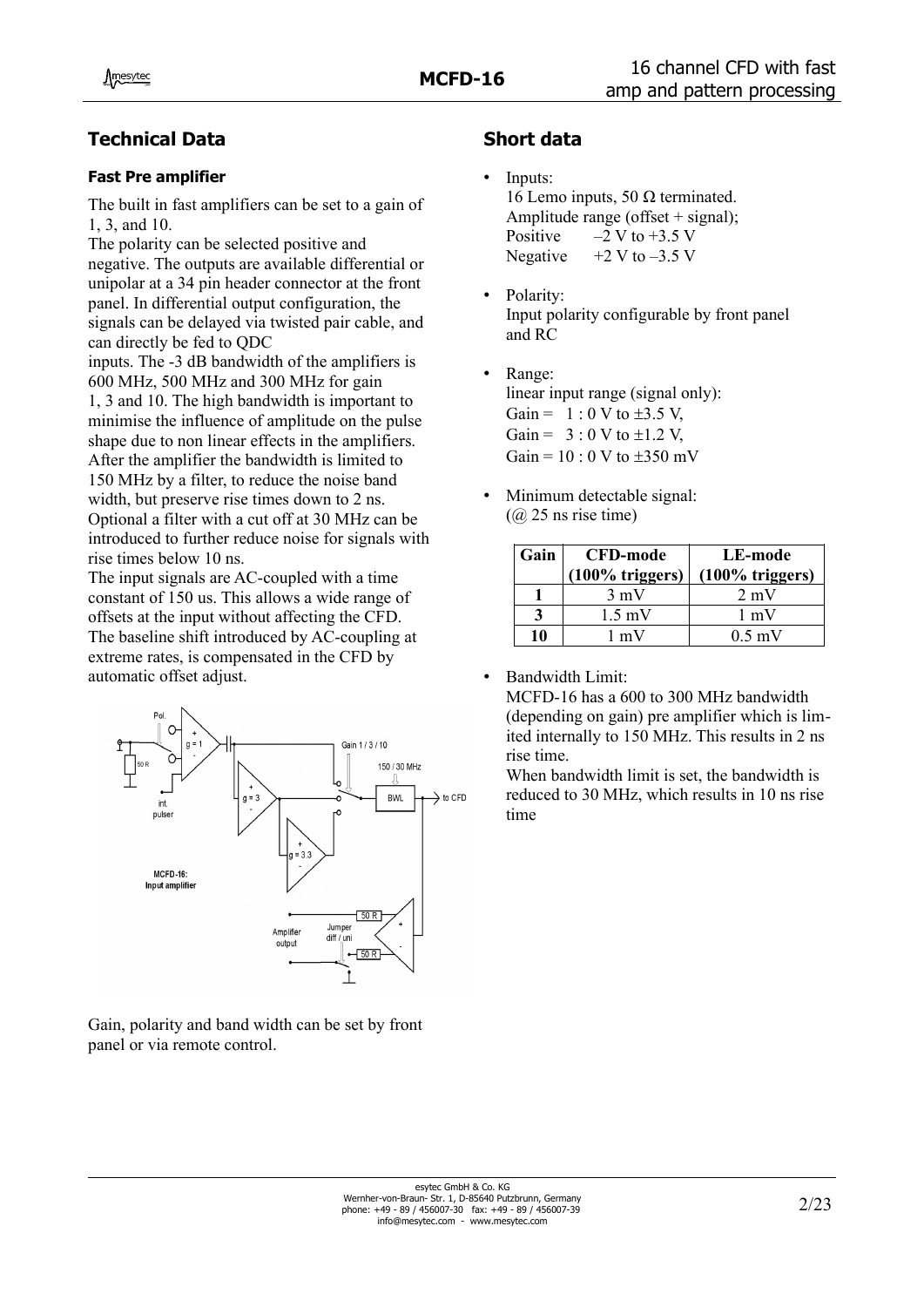# **Discriminator**

The constant fraction discriminator consists of a leading edge discriminator and a zero crossing discriminator.

The input signal is attenuated and inversely added to the delayed input signal. The zero crossing of this signal is independent of the signal amplitude. So compared to a simple leading edge discriminator the time walk with amplitude is eliminated. For MCFD-16, the fraction (attenuation) can be electronically selected to 20 % or 40 %. The delay is created by a standard delay chip (SIP7, impedance 100  $\Omega$ ) with 5 taps. The delay can be selected electronically. It is set to be the time between the fraction point and the maximum of the pulse.

The offset of the zero crossing detector is automatically set, and so cancels baseline shift and low frequency noise. The zero crossing discriminator can be switched off, so only the leading edge discriminator stays active (LE-mode). MCFD-16 is designed for lowest noise and cross talk, and allows to operate the CFD with a dynamic range of 1000:1 (3.5 V to 3 mV). In LE-discriminator mode it provides a dynamic range of 1750:1 (3.5 V to 2 mV).

The CFD provides a walk of only  $+/100$  ps for pulse rise times of 25 ns and a dynamic range of 100:1.

The 16 channels of discriminator provide 16 ECL differential output signals at the front panel with a delay of 2 ns from pulse maximum. A fast common "OR" signal (delay 10 ns from pulse maximum) is created when any of the channels responds. Also a current signal with 0.5 mA per responding channel is available.

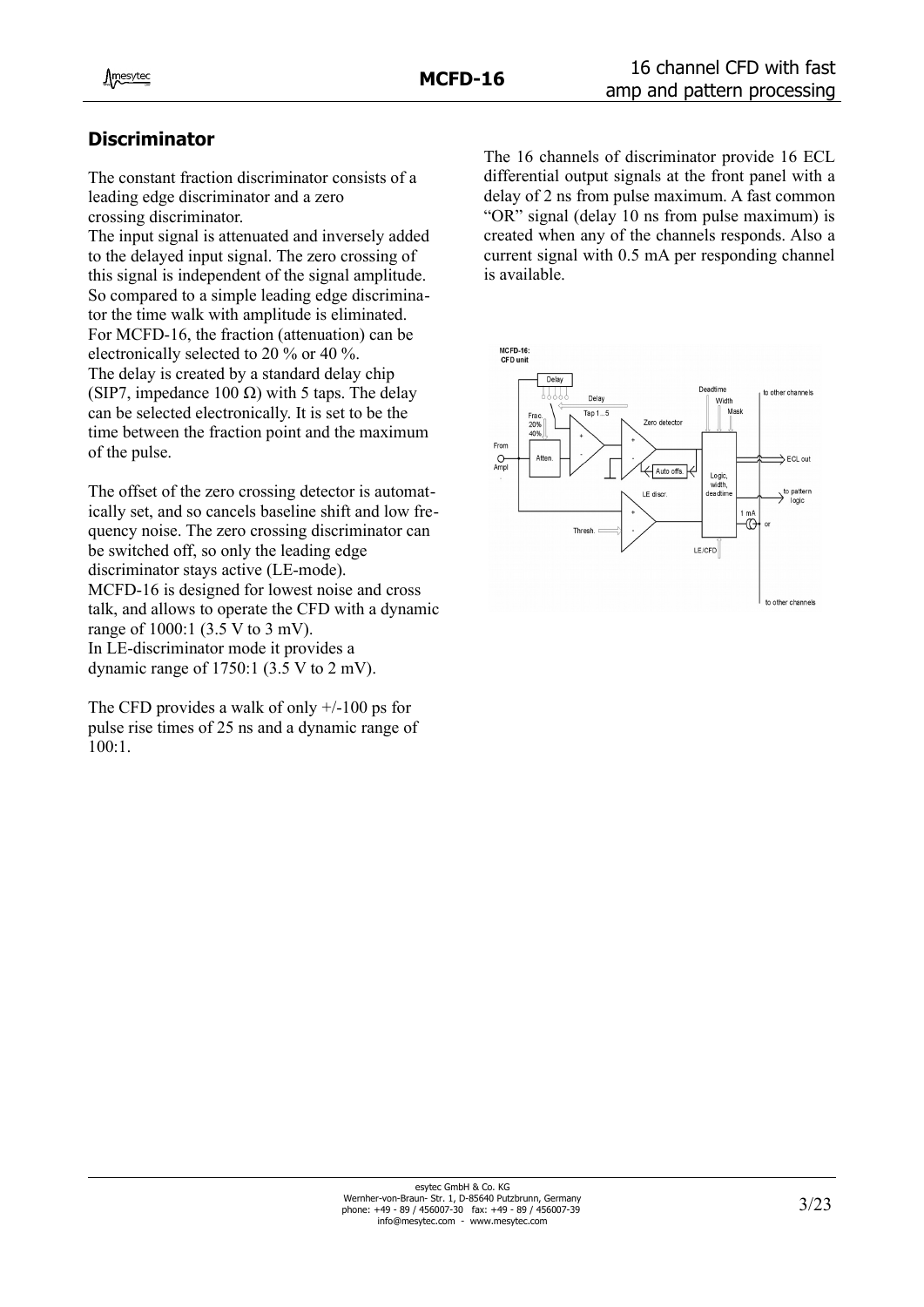# **Short data**

• Threshold

| Gain | Range<br>(set value 0255) |
|------|---------------------------|
|      | $max 250$ mV              |
|      | max 75 mV                 |
| 10   | max 25 mV                 |

• Timing resolution (Sigma, single channel)

#### MCFD16 V18 standard type

| Amplitude | $\omega$ rise time<br>$= 20$ ns | $\omega$ rise time<br>$= 2$ ns |  |  |
|-----------|---------------------------------|--------------------------------|--|--|
| 0.1V      | $60$ ps                         | $25$ ps                        |  |  |
| 0.5V      | 19 <sub>ps</sub>                | 7 ps                           |  |  |
| 2V        | $6 \text{ ps*}$                 | $5 \text{ ps*}$                |  |  |

#### MCFD16\_V18 fast type

| Amplitude | $\omega$ rise time<br>$= 0.5$ ns | $(a)$ rise time<br>$= 2$ ns |
|-----------|----------------------------------|-----------------------------|
| $0.05$ V  | $22$ ps                          |                             |
| 0.1V      | $12$ ps                          | 18 <sub>ps</sub>            |
| 0.5V      | $5 \text{ ps*}$                  | $6 \text{ ps*}$             |
| 2 V       |                                  | $5 \text{ ps*}$             |

\* Limit of measurement equipment

• Width and dead time adjust Width can be adjusted in the range of 6 ns to 660 ns.

#### **(Note, coincidence unit can only work when width > coincidence time !)**

Dead time is the time from pulse end to the next possible pulse. Dead time is 20 ns to 660 ns.

- Automatic offset compensation (Auto walk): Works for all signals with signal  $+$  offset within specified amplitude range.
- Walk  $(25 \text{ ns} \text{ rise time signal})$  Gain = 1, Amplitude 35 mV to 3.5 V:  $\pm 100$  ps
- Delay configurable via front panel or RC: 5 taps with 4 ns each (with SIP-7 standard delay chips, 20 ns, 100 Ω). Standard delay chips from all manufacturers can be used. Delay chips from 5 ns to 100 ns are available.
- Fraction settable via front panel or RC: 20 % and 40 %.
- CFD Crosstalk  $\leq 60$  dB (1000:1) for all types of signals within allowed input range. Input related cross talk  $\leq 1$  mV.
- Output delays:

CFD zero crossing takes place at the pulse maximum, so timing is referenced to the pulse maximum.

| Output                 | Delay[ns]    |
|------------------------|--------------|
| individual ECL outputs | $2$ ns       |
| <b>Fast OR output</b>  | $10$ ns      |
| $\text{Trig } 0, 1, 2$ | Typ. $25$ ns |

### **Channel mask**

Inputs can be masked in pairs, using RC control. A "1" in the mask string deactivates corresponding channel pair.

### **Timing Outputs**

- 16 ECL discriminator outputs
- 1x current OR output, 0.5 mA per hit
- 1x fast logic OR output NIM, delay 10 ns from pulse maximum

### **Analogue output**

- Signal after amplification 1, 3 or 10.
- Can be jumper configured as unipolar or differential signal.
- Max  $\pm 3.5$  V unterminated.
- Source resistance 50 Ω (2x 50 Ω differential)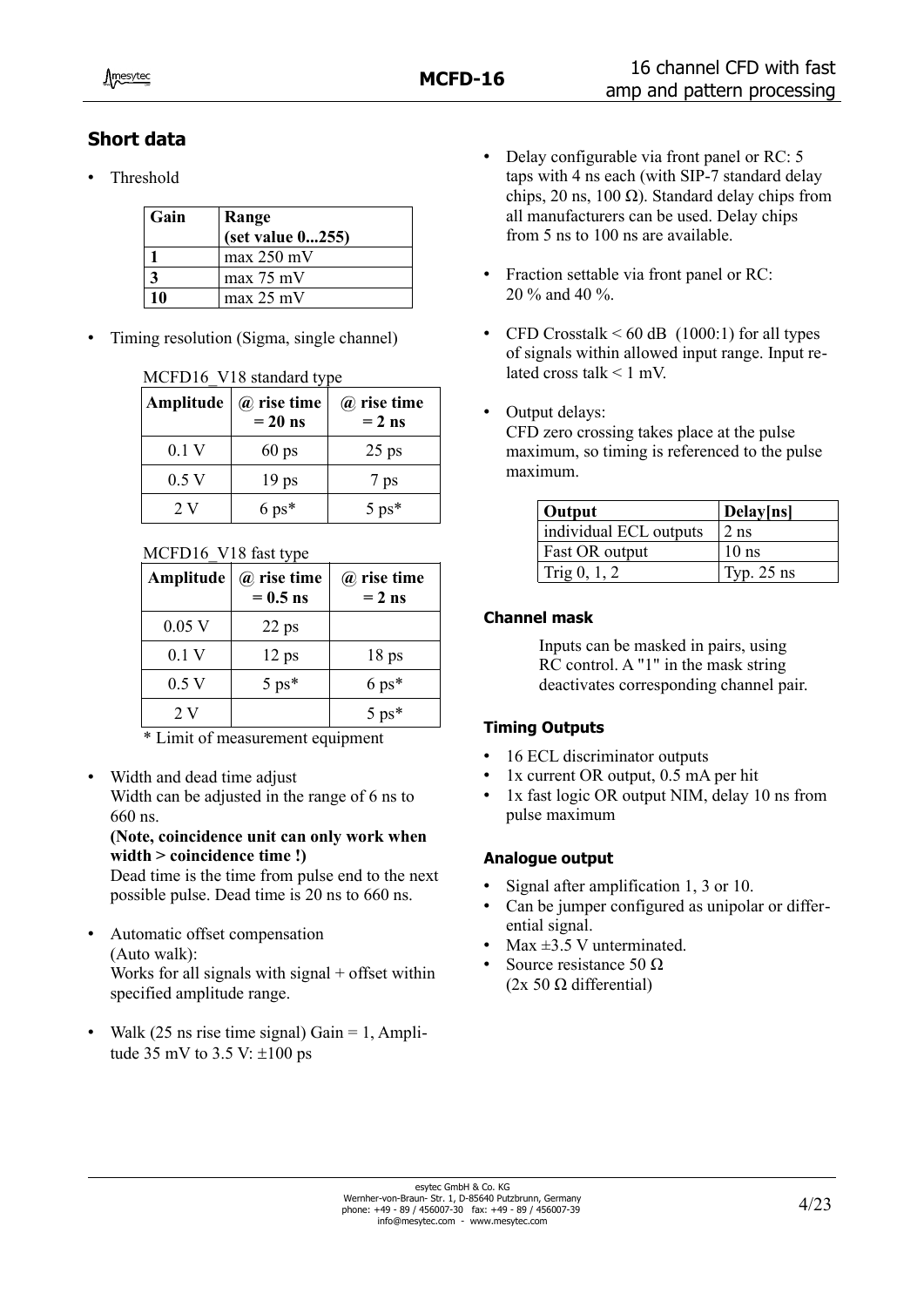#### **Data interfaces**

- USB 2.0 connector
- mesytec control bus (Lemo "00" and ID-coder

### **Coincidence unit, counters, digital processing**

#### **Coincidence time**

MCFD-16 provides two different types of coincidences:

Fast precision coincidence: Is a latched coincidence. A logic OR of all inputs starts a delay generator. After delay runs out the signals are sampled simulta neously, and the pattern is evaluated. The delay can be as short as 2.5 ns, resulting in a coincidence time of 5 ns. Coincidence window is as short as 5 ns and goes up to 1000 ns.

**The coincidence only works properly when the discriminator pulse width is larger or equal the coincidence window !**



The trigger output pulse width is fixed 60 ns and is generated about 25 ns after the coincidence is detected (sample time).

Overlap coincidence:

Simple overlap coincidence. The window is 2 times the width of the channel output pulses. So its range is from 12 ns to 1.3 us. The output pulse width at trigger outputs is determined by the overlap time of the input signals.

## **Gate generator**

The built in gate generator can be used to generate an output pulse with adjustable delay for rising and falling edge.

Minimum delay (from trigger generation) is 10 ns, maximum is 1 us. Any of the three pattern sources can trigger the GG.

### **Veto input**

Can be configured to Veto the trigger outputs. Input signal: dual level: NIM or TTL.

## **Trigger outputs**

- 3x Trigger outputs, configurable TTL or NIM. Pulse length typ. 60 ns. Configurable sources:
	- OR (any list of channels definable)
	- **Multiplicity**
	- full Pair coincidence matrix
	- internal gate generator 10 ns to 1 us.

#### **Power consumption (max)**

| $+12$ V | $20 \text{ mA}$ |
|---------|-----------------|
| $+6V$   | 1.4 A           |
| $-6V$   | 2.2A            |

Total power consumption: Gain = 1: max 17 W Gain = 10: max 22 W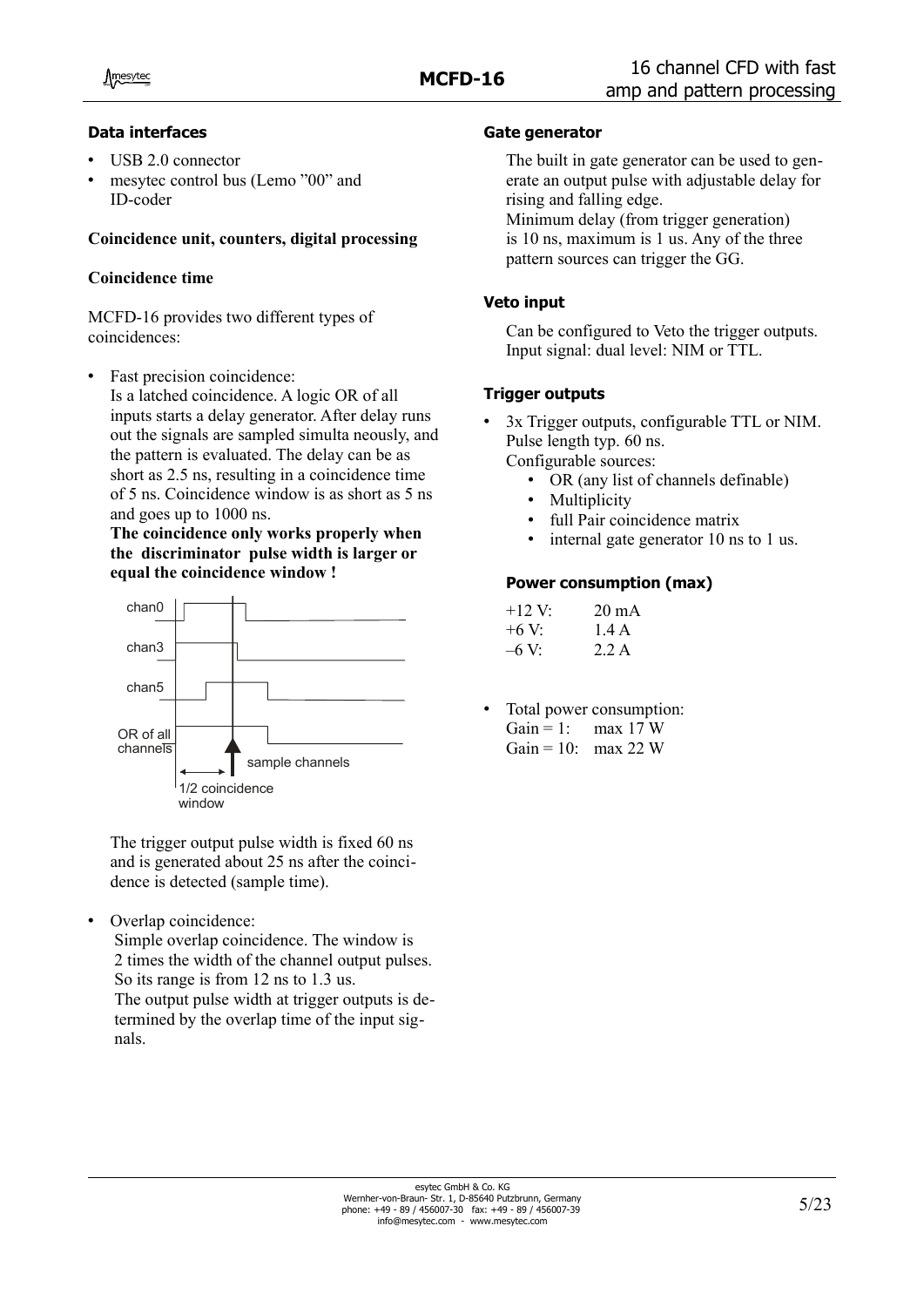## **How to set the configuration**

Value which can only be set by a switch on the mother board:

output level for trigger 0 (front panel) and trigger 1 and 2 (rear side). The level can be switched from NIM (default) to TTL. The switch is near the front panel on the main board.

The parameters "Leading Edge" and "Band Width Limit" can be set by two switches on the main board. (near the rear panel) and are valid for all channels. The value can be changed by remote control when the "RC" flag is on. (type "ON" at USB connection, then set BWL 1/0 and CFD1/0).

The seven main parameters: **threshold, gain, width, dead time, delay, fraction and polarity** can be set via front panel, USB, and by mesytec control bus.

Thresholds can be set individually for the channels.

The other parameters are always common to two channels. The pairs are 0/1, 2/3,...14/15.

So  $16 + 6x8 = 64$  values can be set to define the module operation.

To make the setting easier a common mode is implemented. When common mode is active, the channel values are set to the same value for all channels. Then only the 7 parameters have to be adjusted. The common mode is set on the front panel by pressing the "chan" switch multiple times until "com" LED lights up. At USB remote control type "MC".

For many applications with identical channels, this may be an easy operation mode.

The set of common values can be copied to the individual register set by pressing the chan/copy switch for some seconds. This helps to get good start values for all channels. The individual register set gets active when "individual mode" is active. This is done by pressing the "chan" switch, then "com" LED gets off. (Via USB type "MI").

Now the individual values for each channel or channel pairs can be modified. For example polarity for channel groups may be different, or thresholds may have to be adjusted to the noise limit.

At front panel operation press the "mode" knob until the right parameter is indicated, then set the channel to be modified by the "chan" switch. When only pairs can be modified, this will be indicated by the channel LEDs.

## **Pattern processing**

MCFD-16 offers several sophisticated methods for pattern processing:

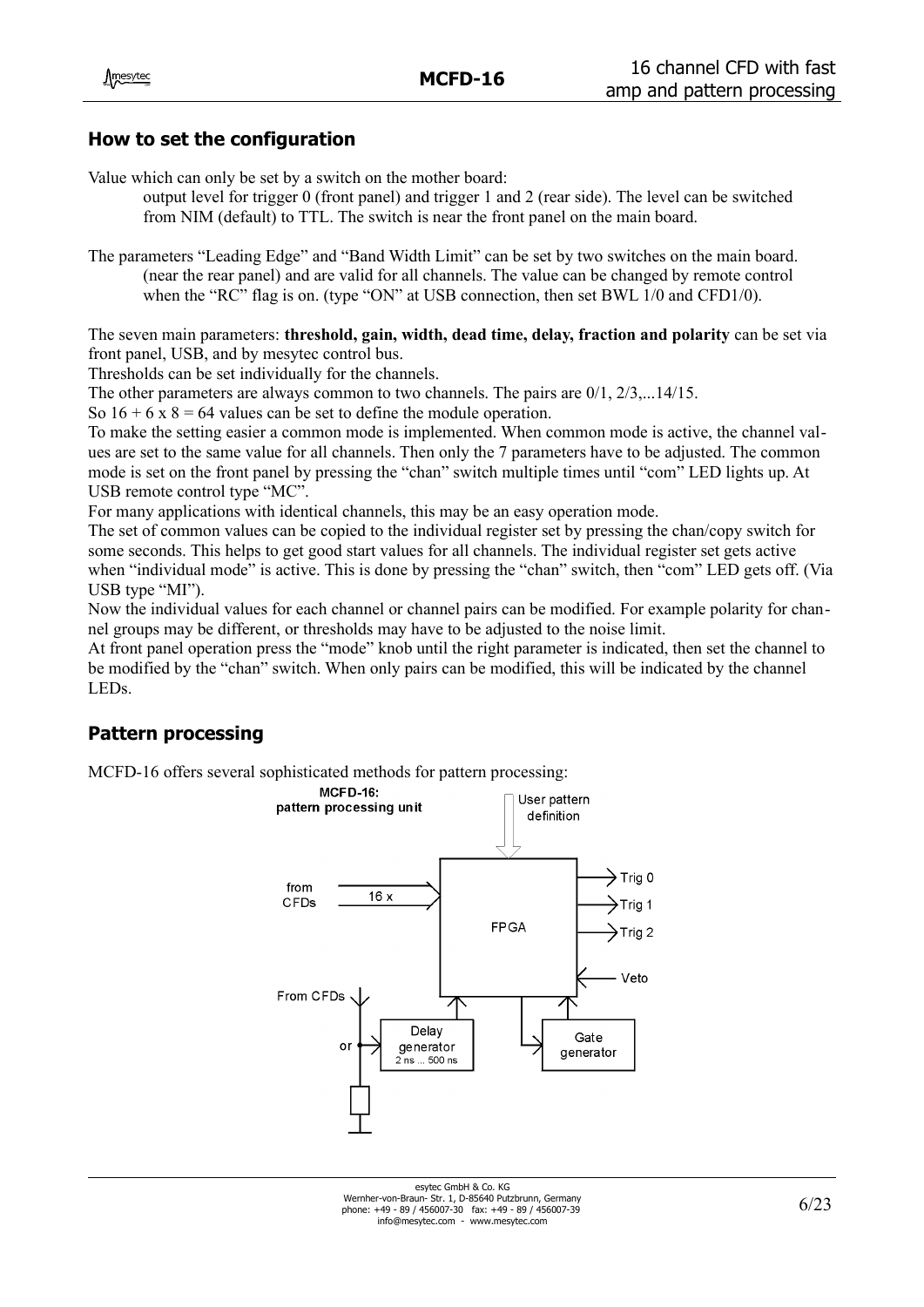## **Multiplicity detection**

An upper and lower threshold for the multiplicity (number of responding channels) can be set. A trigger is generated when:

low  $\lim_{x \to \infty}$  limit  $\leq$  multiplicity  $\leq$  high  $\lim_{x \to \infty}$ 

For example:

- low limit = 2, high limit =  $2$  => all events with multiplicity exactly = 2 create a trigger
- low\_limit = 1, high\_limit =  $4 \Rightarrow$  all events with a multiplicity between 1 and 4 create a trigger

#### **Coincidence matrix for Pair Coincidence Detection**

For PET and many other applications, a pair coincidence between several detectors has to be detected to filter out correct pair events from a flood of events to be rejected.

The universal coincidence relation in such a setup can be defined by a coincidence matrix.

Due to the symmetry of a coincidence (1 coincident to 7 also means 7 coincident to 1) less then half of the matrix is needed for a full description of universal pair coincidences.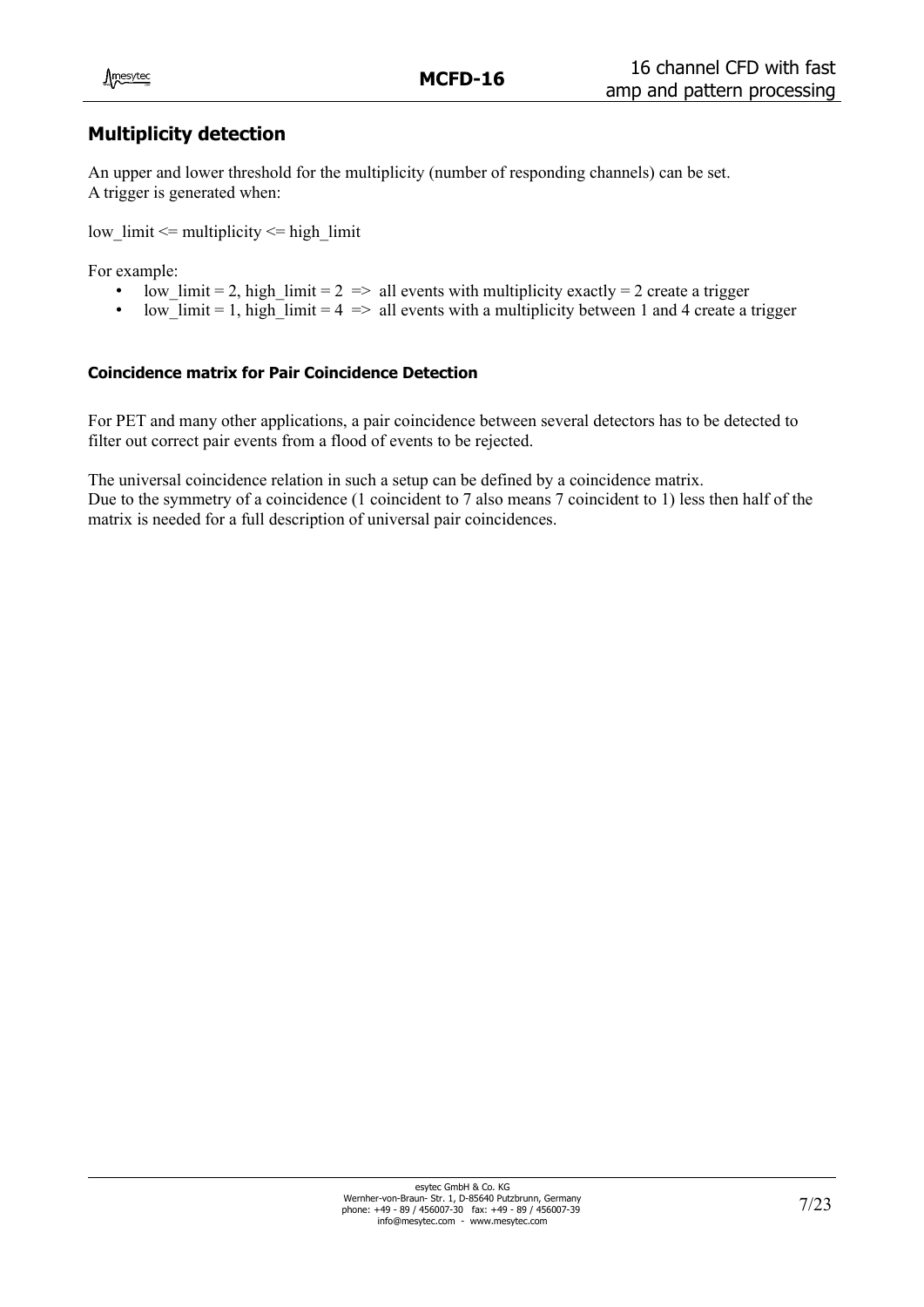## **Example 1: PET**

Given is a ring of PMT gamma detectors around a sample emitting positron annihilation radiation. Search for the coincidence between one channel and any of 3 channels on the opposite side of the ring. Two of those symmetries are shown in the picture below.

When PMT 0 detects a gamma, the other one (if not scattered or lost) must be detected in PMT 7, 8 or 9 (and similar around the circle for all other PMTs) Those are the only valid events which should start the data acquisition.



The coincidences shown for the setup above can be translated to a coincidence matrix in the following way (all unoccupied fields have to be filled with "0"):

| 15      | 14 | 13 | 12 | 11 | 10 | 9 | 8 | 7 | 6 | 5 | 4 | 3            | $\overline{2}$ | 1 | $\overline{0}$ |                | Pair coinc.<br>register |
|---------|----|----|----|----|----|---|---|---|---|---|---|--------------|----------------|---|----------------|----------------|-------------------------|
| X       | Χ  | X  | X  | X  | X  | X | Χ | X | X | X | X | X            | X              | Χ |                | $\mathbf 1$    | PA <sub>1</sub>         |
| X       | Χ  | X  | X  | X  | Χ  | Χ | X | X | X | X | X | Χ            | X              |   |                | $\overline{2}$ | PA <sub>2</sub>         |
| X       | Χ  | X  | X  | X  | Χ  | Χ | X | Χ | X | X | X | Χ            |                |   |                | 3              | PA3                     |
| X       | Χ  | X  | X  | X  | Χ  | X | X | Χ | X | X | X |              |                |   |                | $\overline{4}$ | PA4                     |
| X       | Χ  | X  | Χ  | X  | X  | Χ | X | Χ | Χ | X |   |              |                |   |                | 5              | PA <sub>5</sub>         |
| X       | Χ  | X  | X  | Χ  | X  | X | X | Χ | X |   |   |              |                |   |                | 6              | PA <sub>6</sub>         |
| X       | Χ  | X  | Χ  | X  | X  | X | X | X |   |   |   |              |                |   | 1              | $\overline{7}$ | PA7                     |
| $\sf X$ | Χ  | X  | Χ  | X  | X  | X | X |   |   |   |   |              |                | 1 | 1              | 8              | PA8                     |
| X       | Χ  | X  | Χ  | X  | Χ  | Χ |   |   |   |   |   |              | 1              | 1 | 1              | 9              | PA <sub>9</sub>         |
| X       | Χ  | X  | X  | Χ  | X  |   |   |   |   |   |   | 1            | 1              | 1 |                | 10             | <b>PA10</b>             |
| X       | X  | X  | X  | X  |    |   |   |   |   |   | 1 | $\mathbf{1}$ | $\mathbf{1}$   |   |                | 11             | <b>PA11</b>             |
| $\sf X$ | Χ  | X  | X  |    |    |   |   |   |   | 1 | 1 | 1            |                |   |                | 12             | <b>PA12</b>             |
| X       | Χ  | X  |    |    |    |   |   |   | 1 | 1 | 1 |              |                |   |                | 13             | <b>PA13</b>             |
| X       | Χ  |    |    |    |    |   |   | 1 |   | 1 |   |              |                |   |                | 14             | <b>PA14</b>             |
| X       |    |    |    |    |    |   | 1 | 1 | 1 |   |   |              |                |   |                | 15             | <b>PA15</b>             |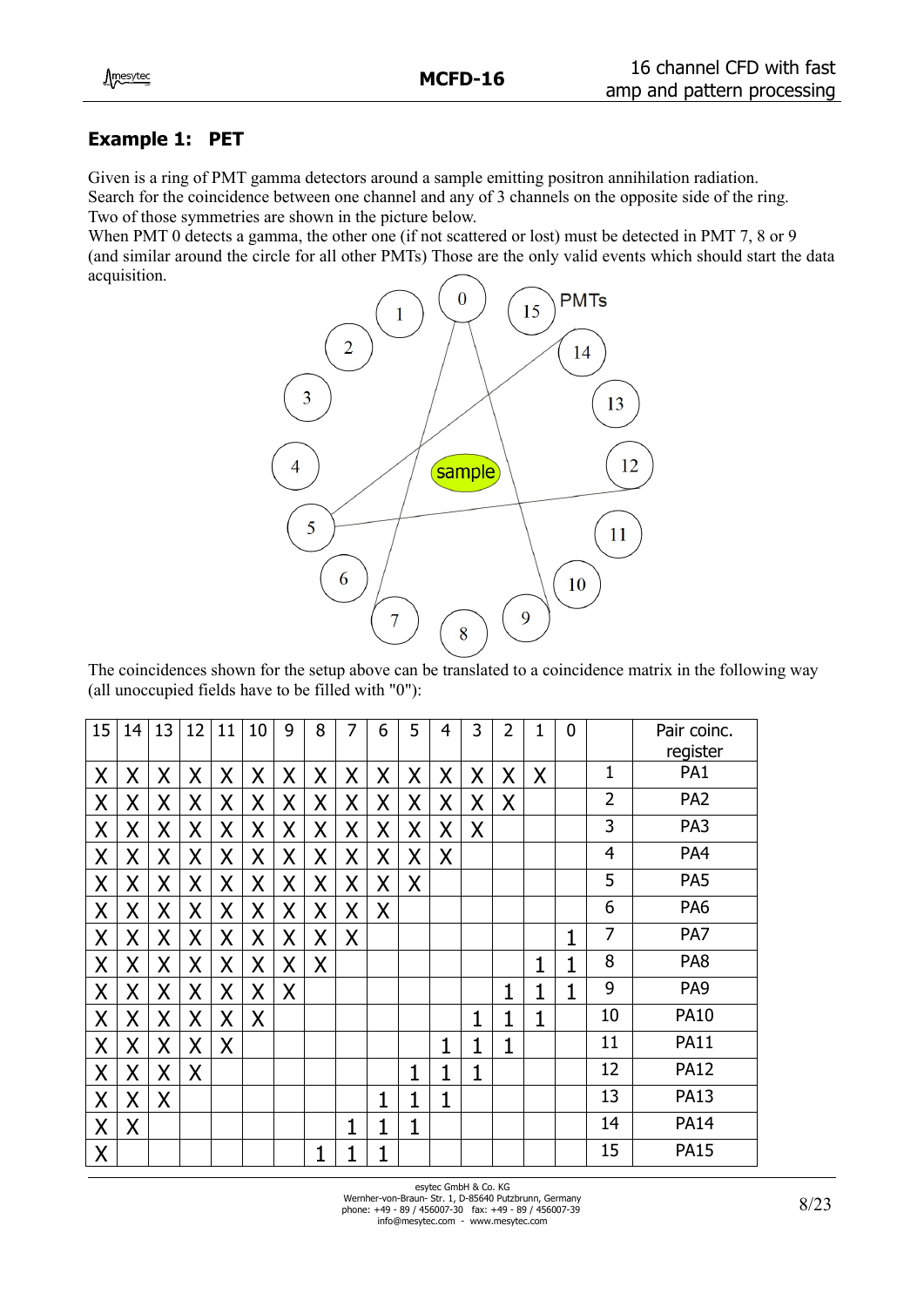Resulting in the following MCFD-16 pair coincidence pattern:

|                 |     | binary             | decimal |
|-----------------|-----|--------------------|---------|
| PA1             | $=$ | 0                  | $= 0$   |
| PA <sub>2</sub> | $=$ | 00                 | $= 0$   |
| PA3             | $=$ | 000                | $= 0$   |
| PA4             | $=$ | 0000               | $= 0$   |
| PA <sub>5</sub> | $=$ | 0 0000             | $= 0$   |
| PA6             | $=$ | 00 0000            | $= 0$   |
| PA7             | $=$ | 000 0001           | $= 1$   |
| PA8             | $=$ | 0000 0011          | $=$ 3   |
| PA <sub>9</sub> | $=$ | 0 0000 0111        | $= 7$   |
| <b>PA10</b>     | $=$ | 00 0000 1110       | $= 14$  |
| <b>PA11</b>     | $=$ | 000 0001 1100      | $= 28$  |
| <b>PA12</b>     | $=$ | 0000 0011 1000     | $= 56$  |
| <b>PA13</b>     | $=$ | 0 0000 0111 0000   | $= 112$ |
| <b>PA14</b>     | $=$ | 00 0000 1110 0000  | $= 224$ |
| <b>PA15</b>     |     | 000 0001 1100 0000 | $= 448$ |
|                 |     |                    |         |

Coincidence should for example be accepted within a window of 10 ns. This can only be set by remote control – here for example by a USB command (please see listing below for details on RC commands):

> SC 17 (set coincidence to 10 ns) SW 8 45 (set width of outputs to 50 ns, **must be more than coincidence time of 10 ns !!**)

The pair coincidence result should trigger Trig0 (front panel), data acquisition busy should veto this output:

TR 0 68 (bit  $6 =$  veto and bit  $2 =$  pair coincidence are set)

Trig1 should output all events with all multiplicities (e.g. for total rate monitoring):

TR 1 1 (bit  $0 =$  output OR of all channels)

Trig2 should output events with multiplicity  $= 1$ 

 $SM 1 1$  (mult = 1) TR 2 2 (bit  $1 = \text{trigger on multiplicity}$ )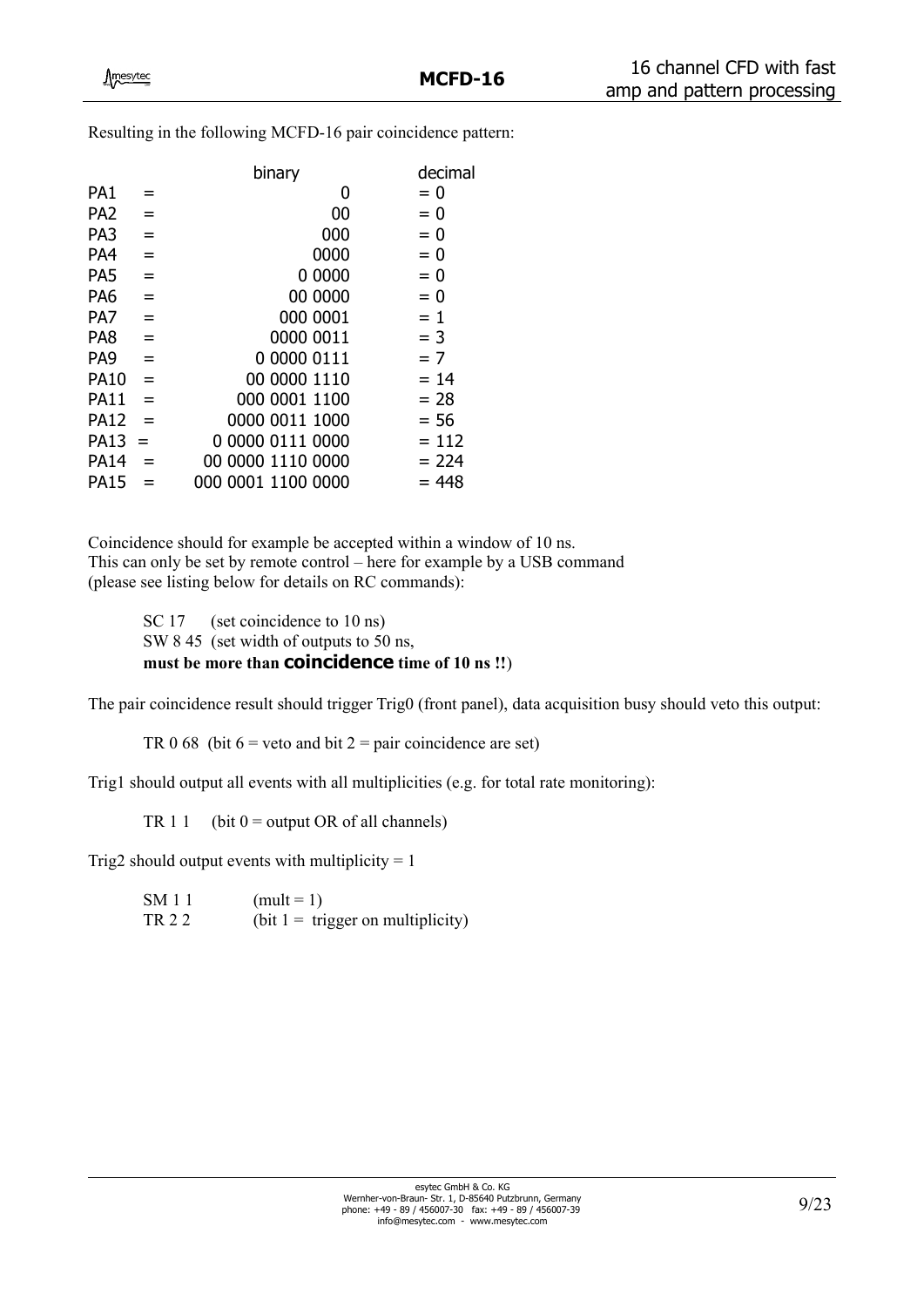## **Example 2: Fragment separator**

Position and timing of particles is measured via two focal plane detectors consisting of segmented plastic scintillators. Light output is converted by a multi anode photo multiplier.

The ion optics limits the valid event tracks of a specified rigidity to the tracks shown below. A valid event triggers the data acquisition.



#### **resulting coincidence matrix:**

| 15                | 14                | 13                | 12                | 11      | 10                      | 9       | 8                 | 7                       | 6                 | 5                       | 4                       | 3                 | 2 |   | $\boldsymbol{0}$ |                | Pair coinc.     |
|-------------------|-------------------|-------------------|-------------------|---------|-------------------------|---------|-------------------|-------------------------|-------------------|-------------------------|-------------------------|-------------------|---|---|------------------|----------------|-----------------|
|                   |                   |                   |                   |         |                         |         |                   |                         |                   |                         |                         |                   |   |   |                  |                | register        |
| Χ                 | $\rm X$           | $\rm X$           | $\rm\overline{X}$ | X       | X                       | X       | X                 | X                       | $\rm X$           | $\overline{\mathrm{X}}$ | X                       | $\rm X$           | X | X |                  | 1              | PA1             |
| $\rm\overline{X}$ | $\rm\overline{X}$ | $\rm\overline{X}$ | $\rm\overline{X}$ | X       | $\rm\overline{X}$       | X       | $\rm\overline{X}$ | X                       | $\rm\overline{X}$ | $\rm\overline{X}$       | $\overline{\mathrm{X}}$ | $\rm\overline{X}$ | X |   |                  | $\overline{2}$ | PA <sub>2</sub> |
| X                 | $\rm X$           | $\rm X$           | $\rm\overline{X}$ | $\rm X$ | $\rm X$                 | X       | $\rm\overline{X}$ | X                       | $\rm X$           | Χ                       | $\rm\overline{X}$       | Χ                 |   |   |                  | 3              | PA3             |
| X                 | $\rm X$           | $\rm X$           | X                 | X       | $\rm X$                 | X       | Χ                 | $\overline{\mathrm{X}}$ | $\rm X$           | $\rm X$                 | X                       |                   |   |   |                  | $\overline{4}$ | PA4             |
| X                 | $\rm X$           | $\rm X$           | $\rm\overline{X}$ | X       | Χ                       | X       | X                 | X                       | X                 | Χ                       |                         |                   |   |   |                  | 5              | PA <sub>5</sub> |
| X                 | $\rm\overline{X}$ | $\rm\overline{X}$ | $\rm\overline{X}$ | X       | $\overline{\mathrm{X}}$ | X       | $\rm\overline{X}$ | X                       | X                 |                         |                         |                   |   |   |                  | 6              | PA <sub>6</sub> |
| X                 | $\rm\overline{X}$ | $\rm X$           | X                 | X       | X                       | X       | X                 | X                       |                   |                         |                         |                   |   |   |                  | $\overline{7}$ | PA7             |
| X                 | $\rm\overline{X}$ | $\rm X$           | X                 | X       | $\rm X$                 | $\rm X$ | X                 | 1                       |                   |                         |                         |                   |   |   |                  | 8              | PA8             |
| X                 | $\rm\overline{X}$ | X                 | $\rm\overline{X}$ | $\rm X$ | Χ                       | X       |                   |                         | 1                 |                         |                         |                   |   |   |                  | 9              | PA <sub>9</sub> |
| X                 | $\rm\overline{X}$ | $\rm\overline{X}$ | $\rm\overline{X}$ | $\rm X$ | $\rm X$                 |         |                   |                         |                   | 1                       |                         |                   |   |   |                  | 10             | <b>PA10</b>     |
| X                 | $\rm\overline{X}$ | X                 | $\rm\overline{X}$ | X       |                         |         |                   |                         |                   |                         | 1                       |                   |   |   |                  | 11             | <b>PA11</b>     |
| X                 | $\rm X$           | $\rm X$           | Χ                 |         |                         |         |                   |                         |                   |                         |                         | 1                 |   |   |                  | 12             | <b>PA12</b>     |
| X                 | $\rm X$           | X                 |                   |         |                         |         |                   |                         |                   |                         |                         |                   | 1 |   |                  | 13             | <b>PA13</b>     |
| X                 | $\rm X$           |                   |                   |         |                         |         |                   |                         |                   |                         |                         |                   |   | 1 |                  | 14             | <b>PA14</b>     |
| X                 |                   |                   |                   |         |                         |         |                   |                         |                   |                         |                         |                   |   |   | 1                | 15             | <b>PA15</b>     |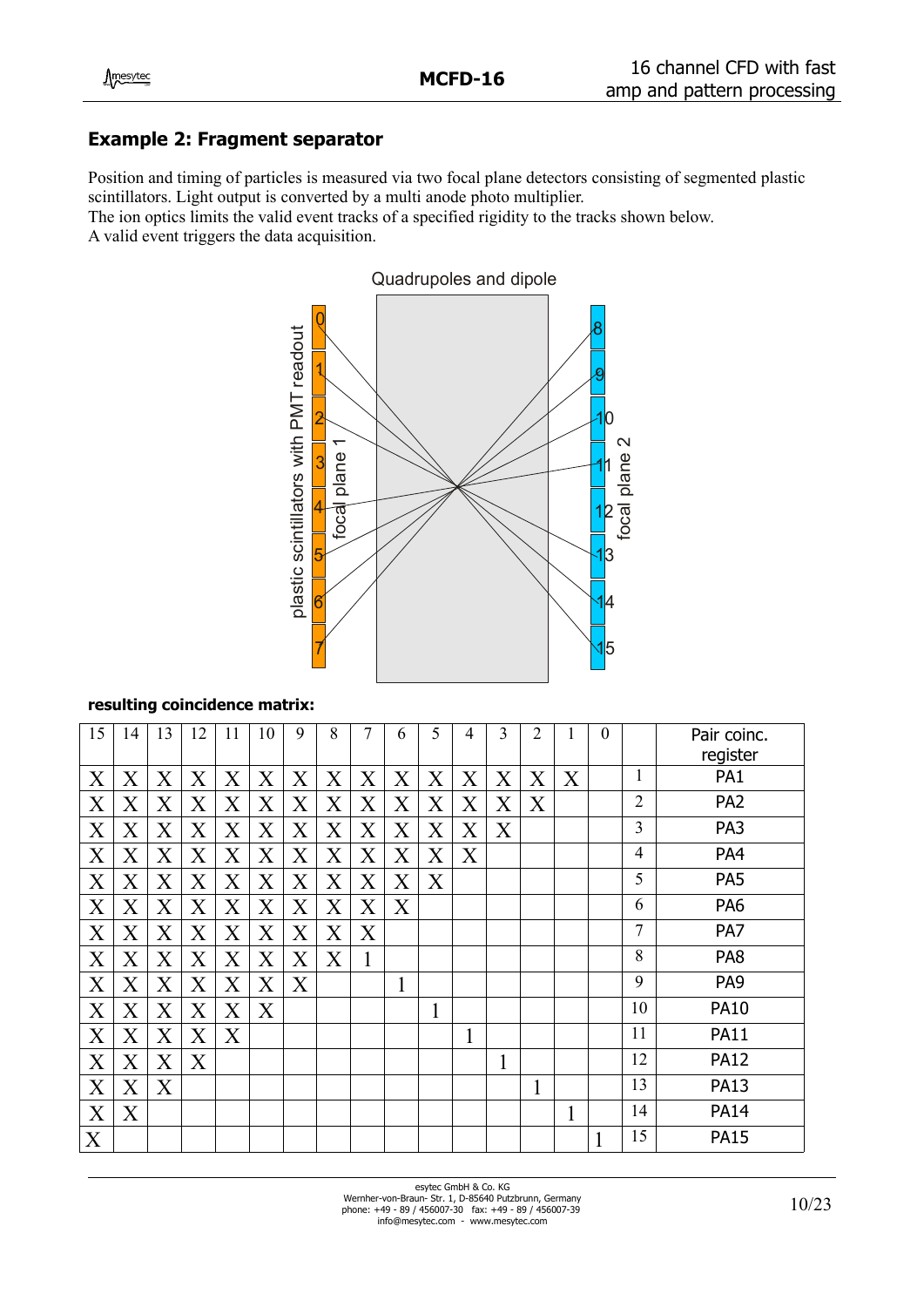Initialise MCFD-16 pair coincidence pattern:

|                 | binary |                    | decimal |
|-----------------|--------|--------------------|---------|
| PA1             | $=$    | 0                  | $= 0$   |
| PA <sub>2</sub> | $=$    | 00                 | $= 0$   |
| PA <sub>3</sub> | $=$    | 000                | $= 0$   |
| PA4             | $=$    | 0000               | $= 0$   |
| PA <sub>5</sub> | $=$    | 0 0000             | $= 0$   |
| PA <sub>6</sub> | $=$    | 00 0000            | $= 0$   |
| PA7             | $=$    | 000 0000           | $= 0$   |
| PA <sub>8</sub> | $=$    | 1000 0000          | $= 128$ |
| PA <sub>9</sub> | $=$    | 0 0100 0000        | $= 64$  |
| <b>PA10</b>     | $=$    | 00 0010 0000       | $= 32$  |
| <b>PA11</b>     | $=$    | 000 0001 0000      | $= 16$  |
| <b>PA12</b>     | $=$    | 0000 0000 1000     | $= 8$   |
| <b>PA13</b>     | $=$    | 0 0000 0000 0100   | $=4$    |
| <b>PA14</b>     | $=$    | 00 0000 0000 0010  | $= 2$   |
| <b>PA15</b>     |        | 000 0000 0000 0001 | $= 1$   |

## **USB-Remote control**

#### **CMD set MCFD-16**

for all channel specific commands: chan =  $[0...16]$  for threshold settings chan =  $[0...8]$  for all other settings where  $chan = 16 / 8$ : common setting

#### **Preamplifier**

| SP pair val          | $pair = [08]$<br>$val = 0/1$        | set polarity for channel pairs $(07, 8)$ = common) to val<br>$0 =$ positive, $1 =$ negative                 |
|----------------------|-------------------------------------|-------------------------------------------------------------------------------------------------------------|
| SG pair val          | $pair = [08]$<br>$val = 1 / 3 / 10$ | set gain for channel pairs $(07, 8)$ = common) to val                                                       |
| <b>BWL</b> val       | $val = 0/1$                         | switch Bandwidth Limit off/on<br>(overrides hardware setting only if $RC =$ on)                             |
| <b>Discriminator</b> |                                     |                                                                                                             |
| CFD val              | $val = 0/1$                         | switch between Leading edge (0) and Constant fraction (1)<br>(overrides hardware setting only if $RC =$ on) |
| ST chan val          | chan = $[016]$<br>$val = [0255]$    | set threshold for channel $(015, 16 =$ common) to val                                                       |
| SW pair val          | $pair = [08]$<br>$val = [16222]$    | set width for channel pairs $(07, 8)$ = common) to val<br>$\rightarrow$ see translation table               |
| SD pair val          | $pair = [08]$<br>$val = [27222]$    | set dead time for channel pairs $(07, 8)$ = common) to val<br>$\rightarrow$ see translation table           |

esytec GmbH & Co. KG<br>Wernher-von-Braun- Str. 1, D-85640 Putzbrunn, Germany<br>phone: +49 - 89 / 456007-30 fax: +49 - 89 / 456007-39<br>info@mesytec.com - www.mesytec.com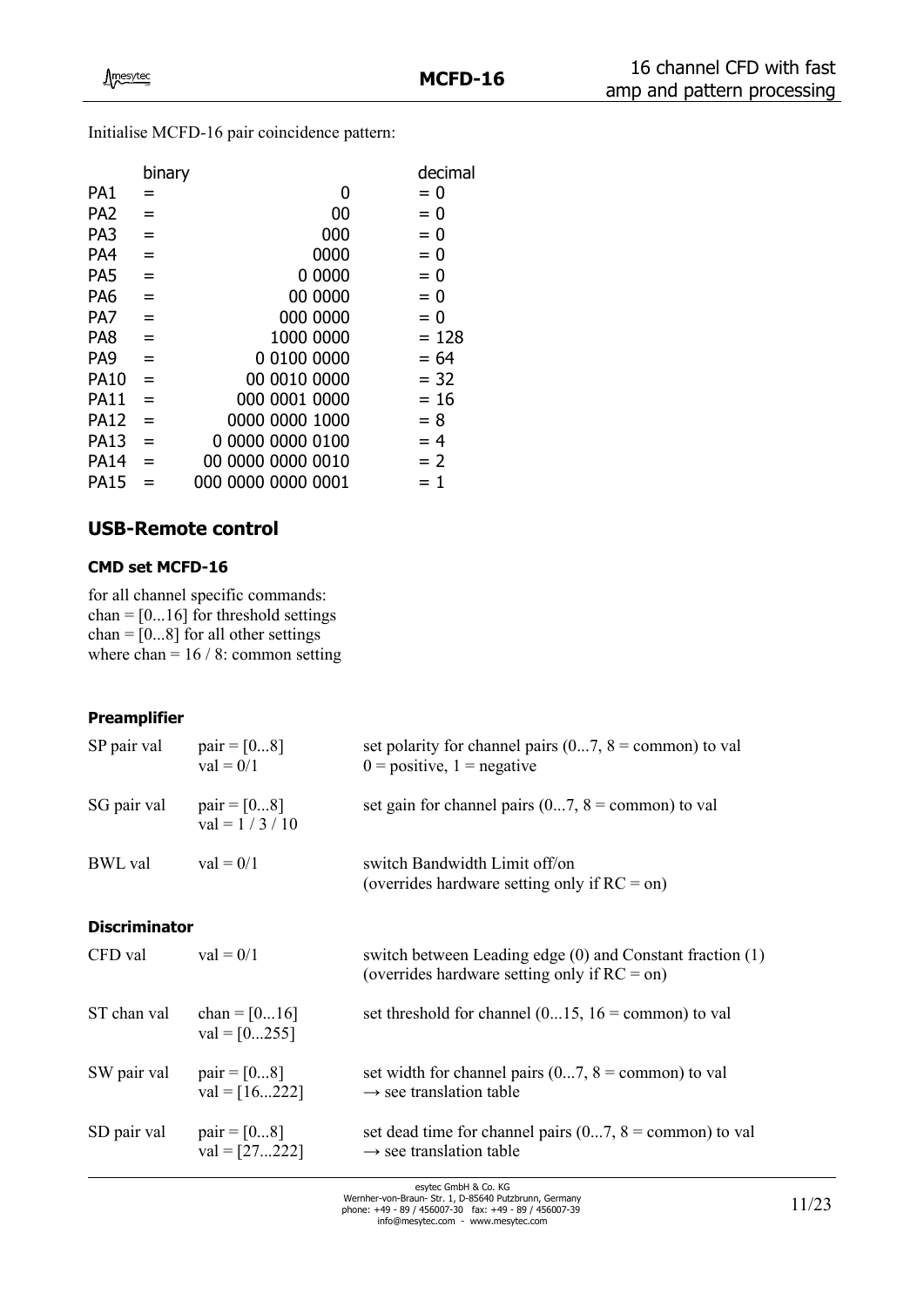| SY pair val | $pair = [08]$<br>$val = [15]$  | set delay line (taps), channel pairs $(07, 8)$ = common) to val                                    |
|-------------|--------------------------------|----------------------------------------------------------------------------------------------------|
| SF pair val | $pair = [08]$<br>$val = 20/40$ | set fraction for channel pairs $(07, 8)$ = common) to val<br>$= 20 \% / 40 \%$                     |
| SK val      | $val = [0255]$                 | set masking bit mask for channel pairs. Masked channel pairs<br>are deactivated.<br>Mask register: |

| $Bit$ (Val) |                                                 |  | $7(128)$ 6(64) 5(32) 4(16) 3(8) 2(4) |  | 1(2) | 0(1)    |
|-------------|-------------------------------------------------|--|--------------------------------------|--|------|---------|
| Channels    | $15+14$ $13+12$ $11+10$ $9+8$ $7+6$ $5+4$ $3+2$ |  |                                      |  |      | $1 + 0$ |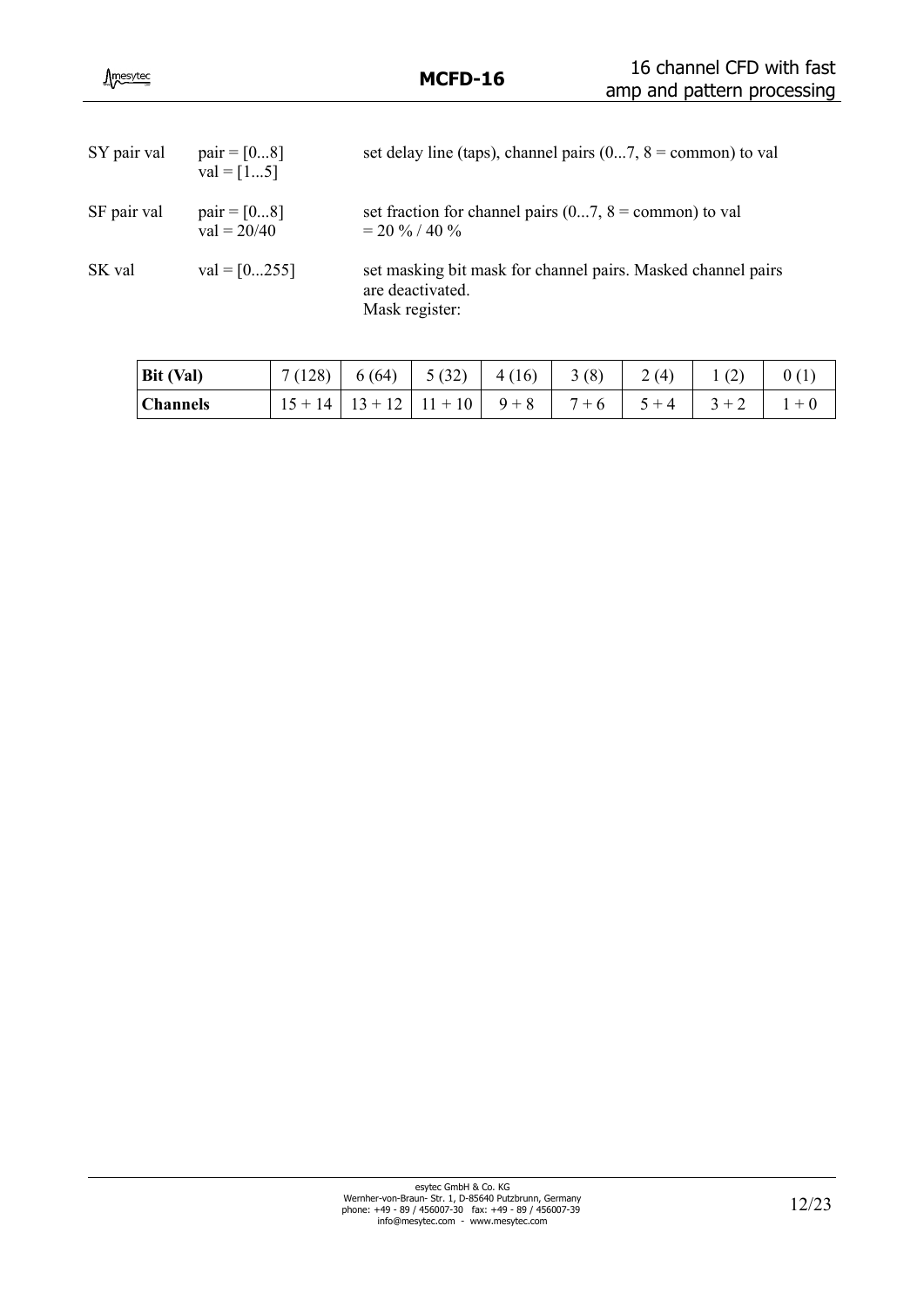## **Trigger settings / Pattern Processing**

| SC val | $val = [0, 3136]$ | global coincidence time to val $\rightarrow$ see translation table.<br>When set to "0" the overlap coincidence gets active.<br>(Note, width must be adjusted to more than the coinc. time) |
|--------|-------------------|--------------------------------------------------------------------------------------------------------------------------------------------------------------------------------------------|
|        |                   |                                                                                                                                                                                            |

TR n val  $n=0,1,2$  set trigger source for front  $(0)$ , rear1  $(1)$ , rear2  $(2)$  trigger  $val = [0...255]$  bit field, possible sources:

| Bit 7 (128) | Bit $6(64)$                        | Bit $5(32)$<br>Bit 4 $(16)$ |          | Bit $3(8)$      | Bit $2(4)$  | Bit $1(2)$ | Bit $0(1)$ |  |  |  |  |  |  |  |
|-------------|------------------------------------|-----------------------------|----------|-----------------|-------------|------------|------------|--|--|--|--|--|--|--|
| GateGen.    | Veto                               | Pat Or 0                    | Pat Or 1 | Mon<br>see $**$ | Pair Coinc. | Multiplic. | <b>OR</b>  |  |  |  |  |  |  |  |
|             | Corresponding settings (commands): |                             |          |                 |             |            |            |  |  |  |  |  |  |  |
| GA, GS      | TР<br>$\overline{\phantom{0}}$     |                             | TP       | TM              | <b>PA</b>   | <b>SM</b>  |            |  |  |  |  |  |  |  |

All selected trigger sources for a trigger output (except "veto") are ored.

### **Triggering options**

- Gate Generator: set gate timing with "GA" and gate generator source with "GS"
- When "Veto" bit is set, the trigger output can be inhibited by the Veto input (rear side Lemo input)
- Define Ored Trigger Patterns 0 and 1 with TP
- \*\* For front trigger and rear1 trigger, this bit selects monitor 0 as source, for rear 2 trigger it selects monitor1. Please see command "TM" for assignment of signal channel to monitor
- Two trigger pattern (free OR selection out of the 16 signal channels) can be defined with the command "TP"
- Pair coincidence patterns are defined with command "PA"
- Multiplicity boundaries are set with "SM"

| TM n chan $n = 0, 1$ |                                             | assign signal channel <i>chan</i> to trigger monitor <i>n</i><br>monitor $n$ can then be selected as trigger source with the<br>above describe command "TR"                                                                                                                                                                                                                                              |
|----------------------|---------------------------------------------|----------------------------------------------------------------------------------------------------------------------------------------------------------------------------------------------------------------------------------------------------------------------------------------------------------------------------------------------------------------------------------------------------------|
|                      | TP n val $n = 0, 1, 2, 3$<br>$val = [0255]$ | define a trigger pattern with:<br>$n = 0$ : low byte pattern 0<br>$n = 1$ : high byte pattern 0<br>$n = 2$ : low byte pattern 1<br>$n = 3$ : high byte pattern 1<br>Bits 015 in trigger pattern correspond to signal channels<br>015. If any of the selected channels is triggering, a trigger<br>signal will be generated if Pat Or 0 or Pat Or 1 have been<br>selected with command TR describe above. |
| SV n                 | $n = 0, 1$                                  | enable $(n=1)$ or disable $(n=0)$ fast veto input                                                                                                                                                                                                                                                                                                                                                        |
| GS val               | $val = [07]$                                | set source for gate generator                                                                                                                                                                                                                                                                                                                                                                            |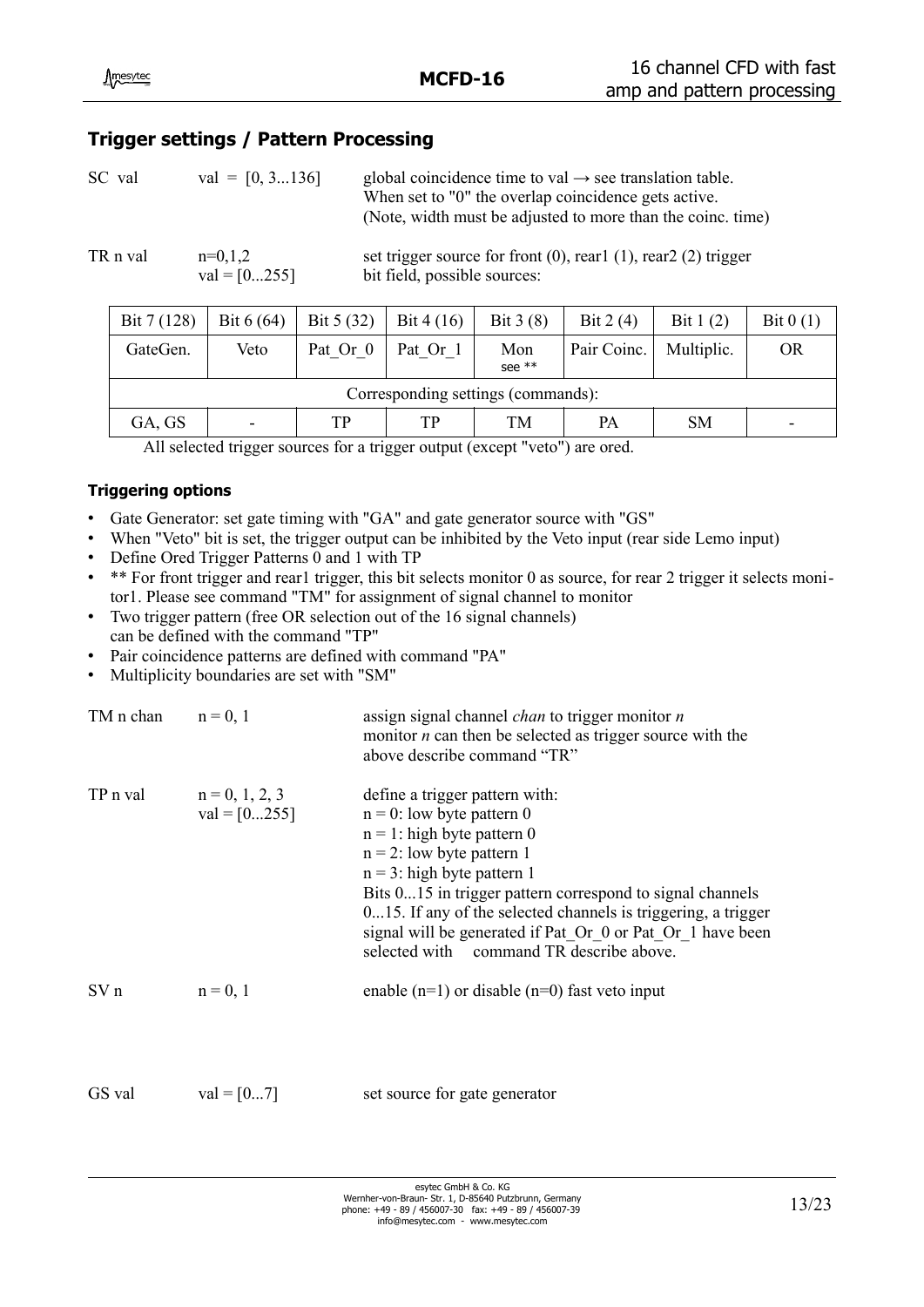|                               | Bit 7 (128)          | Bit $6(64)$                                                                                                                                          | Bit 5 (32)                                                                                                                                                                                                                                                                                                                                                                                                                                                                                                                                                                                                                                                                                                                                                                       | Bit $4(16)$                                                                                                                                                                                                        | Bit $3(8)$       | Bit $2(4)$  | Bit $1(2)$ | Bit $0(1)$ |  |  |  |  |  |
|-------------------------------|----------------------|------------------------------------------------------------------------------------------------------------------------------------------------------|----------------------------------------------------------------------------------------------------------------------------------------------------------------------------------------------------------------------------------------------------------------------------------------------------------------------------------------------------------------------------------------------------------------------------------------------------------------------------------------------------------------------------------------------------------------------------------------------------------------------------------------------------------------------------------------------------------------------------------------------------------------------------------|--------------------------------------------------------------------------------------------------------------------------------------------------------------------------------------------------------------------|------------------|-------------|------------|------------|--|--|--|--|--|
|                               |                      | Veto                                                                                                                                                 | Pat Or 1                                                                                                                                                                                                                                                                                                                                                                                                                                                                                                                                                                                                                                                                                                                                                                         | Pat Or 0                                                                                                                                                                                                           | Mon $0/$<br>Mon1 | Pair Coinc. | Multiplic. | <b>OR</b>  |  |  |  |  |  |
|                               |                      |                                                                                                                                                      |                                                                                                                                                                                                                                                                                                                                                                                                                                                                                                                                                                                                                                                                                                                                                                                  |                                                                                                                                                                                                                    |                  |             |            |            |  |  |  |  |  |
|                               |                      |                                                                                                                                                      | TP                                                                                                                                                                                                                                                                                                                                                                                                                                                                                                                                                                                                                                                                                                                                                                               | TP                                                                                                                                                                                                                 | TM               | PA          | <b>SM</b>  |            |  |  |  |  |  |
|                               | GA n val             |                                                                                                                                                      |                                                                                                                                                                                                                                                                                                                                                                                                                                                                                                                                                                                                                                                                                                                                                                                  |                                                                                                                                                                                                                    |                  |             |            |            |  |  |  |  |  |
|                               | SM lower upper       |                                                                                                                                                      |                                                                                                                                                                                                                                                                                                                                                                                                                                                                                                                                                                                                                                                                                                                                                                                  |                                                                                                                                                                                                                    |                  |             |            |            |  |  |  |  |  |
| DT                            |                      |                                                                                                                                                      |                                                                                                                                                                                                                                                                                                                                                                                                                                                                                                                                                                                                                                                                                                                                                                                  |                                                                                                                                                                                                                    |                  |             |            |            |  |  |  |  |  |
|                               |                      |                                                                                                                                                      |                                                                                                                                                                                                                                                                                                                                                                                                                                                                                                                                                                                                                                                                                                                                                                                  |                                                                                                                                                                                                                    |                  |             |            |            |  |  |  |  |  |
|                               | PA <sub>n</sub> val  |                                                                                                                                                      |                                                                                                                                                                                                                                                                                                                                                                                                                                                                                                                                                                                                                                                                                                                                                                                  |                                                                                                                                                                                                                    |                  |             |            |            |  |  |  |  |  |
| DP                            |                      |                                                                                                                                                      |                                                                                                                                                                                                                                                                                                                                                                                                                                                                                                                                                                                                                                                                                                                                                                                  |                                                                                                                                                                                                                    |                  |             |            |            |  |  |  |  |  |
|                               | <b>Test function</b> |                                                                                                                                                      |                                                                                                                                                                                                                                                                                                                                                                                                                                                                                                                                                                                                                                                                                                                                                                                  |                                                                                                                                                                                                                    |                  |             |            |            |  |  |  |  |  |
| Pn                            |                      |                                                                                                                                                      |                                                                                                                                                                                                                                                                                                                                                                                                                                                                                                                                                                                                                                                                                                                                                                                  | switch built in test pulser of $f = 0$ , 2.5 MHz = 1, 1.22 kHz = 2,<br>$3 = pos$ edge (TTL) or negative edge(NIM) from Veto input<br>creates pulse. Injects 50 mV pulses with rise time 2 ns,<br>decay time 50 ns. |                  |             |            |            |  |  |  |  |  |
|                               |                      |                                                                                                                                                      |                                                                                                                                                                                                                                                                                                                                                                                                                                                                                                                                                                                                                                                                                                                                                                                  |                                                                                                                                                                                                                    |                  |             |            |            |  |  |  |  |  |
| Mx                            |                      |                                                                                                                                                      |                                                                                                                                                                                                                                                                                                                                                                                                                                                                                                                                                                                                                                                                                                                                                                                  |                                                                                                                                                                                                                    |                  |             |            |            |  |  |  |  |  |
| ON                            |                      | $n = 0/1$<br>$val = [5255]$<br><b>Pair Coincidence Triggering</b><br>$n = [115]$<br>$val = $<br>$n = 0/1/2/3$<br><b>Special commands</b><br>$x=I, C$ |                                                                                                                                                                                                                                                                                                                                                                                                                                                                                                                                                                                                                                                                                                                                                                                  |                                                                                                                                                                                                                    |                  |             |            |            |  |  |  |  |  |
| <b>OFF</b>                    |                      |                                                                                                                                                      | Corresponding settings (commands):<br>set gate timing. $n = 0$ : leading edge, $n = 1$ : trailing edge<br>val = time $[5255] \rightarrow$ see translation table<br>required condition: GA $1 >$ GA 0<br>lower, upper $=[116]$ lower multiplicity limit, upper multiplicity limit<br>display trigger settings<br>set pattern for pair coincidence<br>display pair coincidence table<br>switch mode to Individual / Common<br>switch RC on (RC defined BWL and CFD settings dominate<br>over hardware settings)<br>switch RC off (BWL and CFD settings are defined by<br>hardware settings)<br>get event rate in given channel (015)<br>chan = 16, 17, 18: trig0, trig1, trig2<br>chan = $19$ : total rate<br>display setup<br>display firmware version<br>display command summary |                                                                                                                                                                                                                    |                  |             |            |            |  |  |  |  |  |
|                               | RA chan              |                                                                                                                                                      |                                                                                                                                                                                                                                                                                                                                                                                                                                                                                                                                                                                                                                                                                                                                                                                  |                                                                                                                                                                                                                    |                  |             |            |            |  |  |  |  |  |
| DS                            |                      |                                                                                                                                                      |                                                                                                                                                                                                                                                                                                                                                                                                                                                                                                                                                                                                                                                                                                                                                                                  |                                                                                                                                                                                                                    |                  |             |            |            |  |  |  |  |  |
| V                             |                      |                                                                                                                                                      |                                                                                                                                                                                                                                                                                                                                                                                                                                                                                                                                                                                                                                                                                                                                                                                  |                                                                                                                                                                                                                    |                  |             |            |            |  |  |  |  |  |
| $\overline{\mathcal{C}}$<br>H |                      |                                                                                                                                                      |                                                                                                                                                                                                                                                                                                                                                                                                                                                                                                                                                                                                                                                                                                                                                                                  |                                                                                                                                                                                                                    |                  |             |            |            |  |  |  |  |  |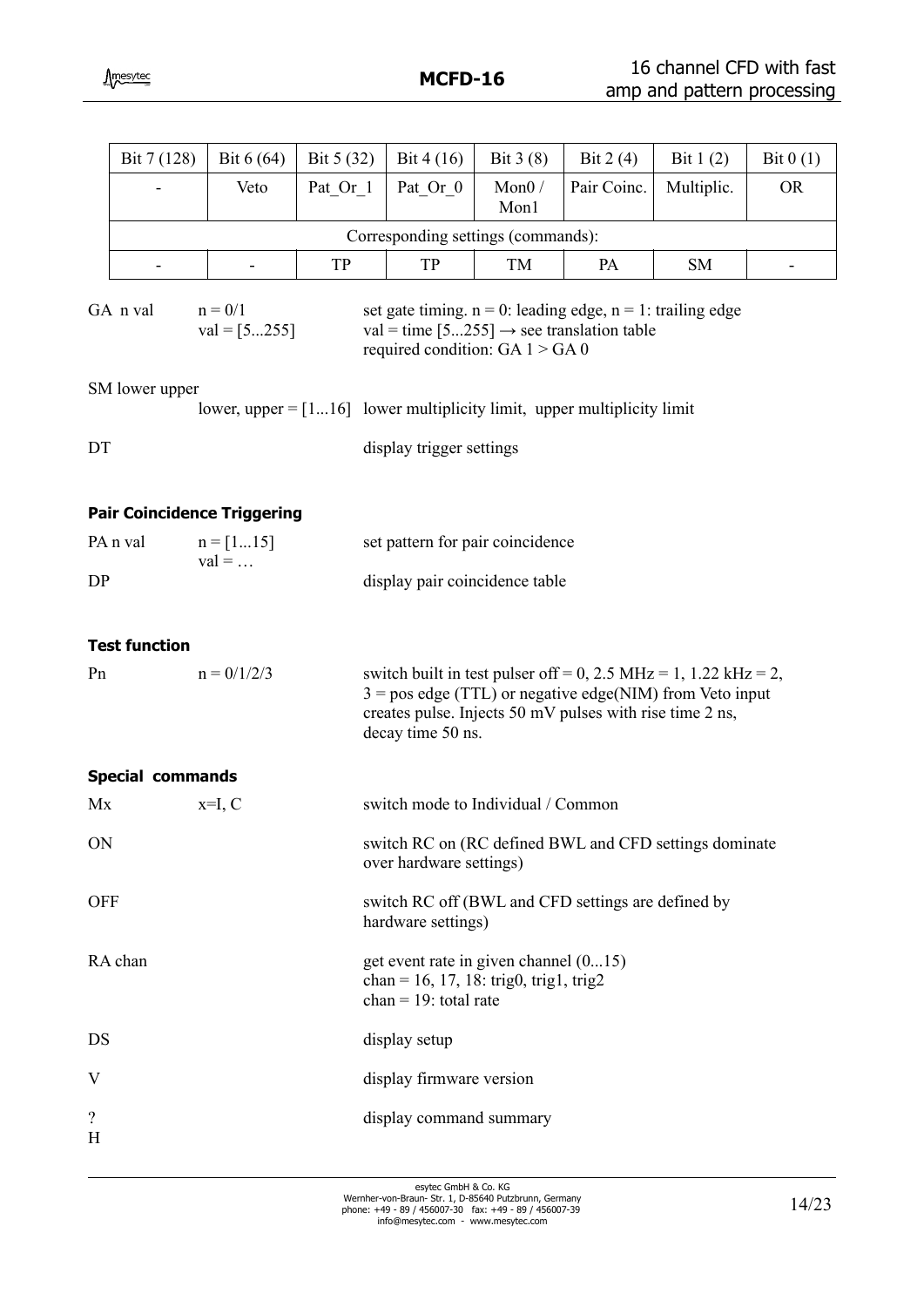

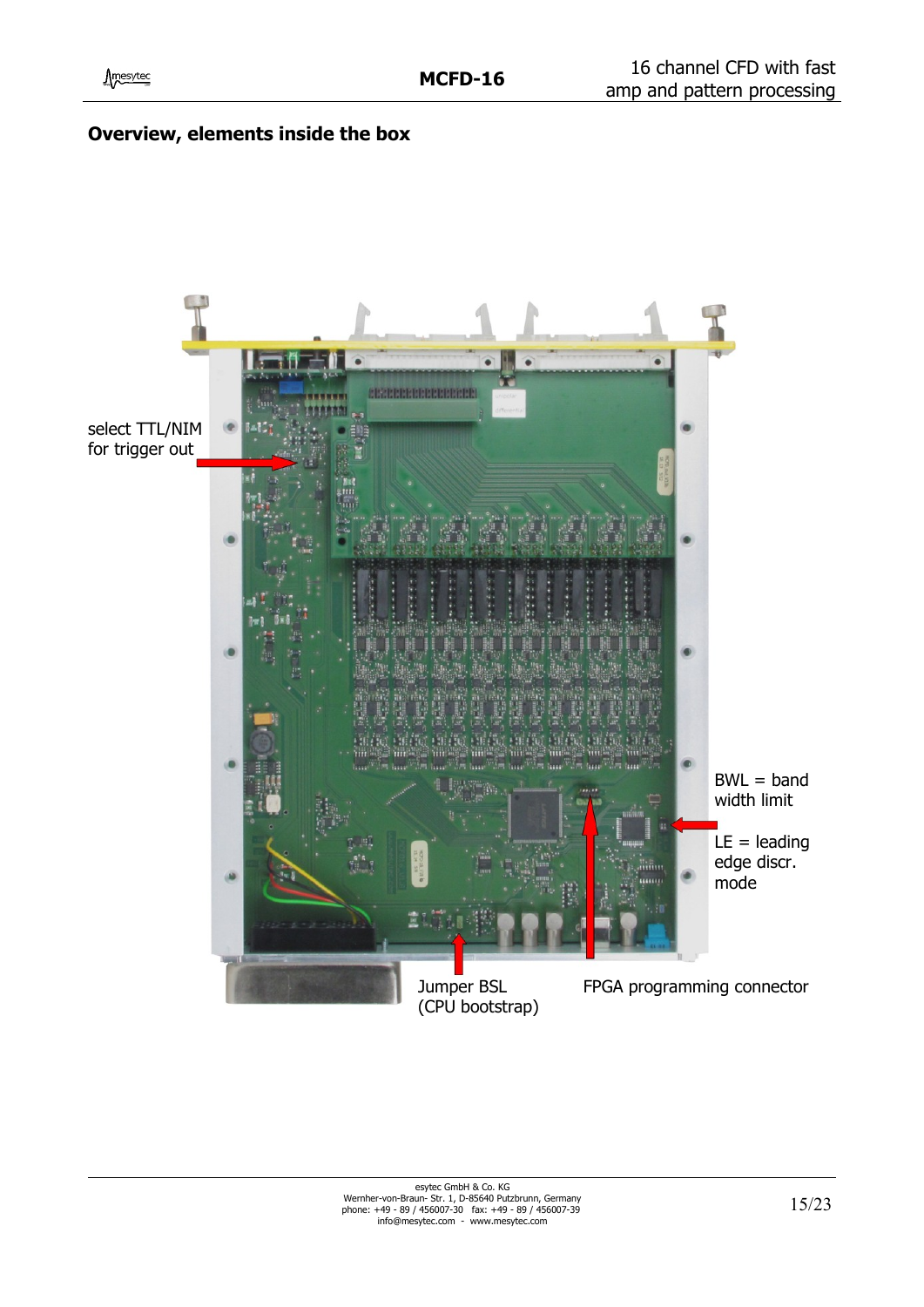## **Conversion tables**

the real time values are shown at the front panel and as USB input response.

|        | 16  | 17  | 18  | 19  |     | 21  | 22  | 23  | 24  |     | 26  | 27  | 28  | 29  | 30  | 31  |
|--------|-----|-----|-----|-----|-----|-----|-----|-----|-----|-----|-----|-----|-----|-----|-----|-----|
| val    |     |     |     |     | 20  |     |     |     |     | 25  |     |     |     |     |     |     |
| ∣t[ns] | 6   | 6   | 6   | 6   | 9   | 10  | 12  | 13  | 15  | 17  | 18  | 20  | 21  | 23  | 25  | 26  |
| val    | 32  | 33  | 34  | 35  | 36  | 37  | 38  | 39  | 40  | 41  | 42  | 43  | 44  | 45  | 46  | 47  |
| t[ns]  | 28  | 30  | 31  | 33  | 35  | 36  | 38  | 40  | 41  | 43  | 45  | 46  | 48  | 50  | 52  | 53  |
| val    | 48  | 49  | 50  | 51  | 52  | 53  | 54  | 55  | 56  | 57  | 58  | 59  | 60  | 61  | 62  | 63  |
| lt[ns] | 55  | 57  | 59  | 61  | 62  | 64  | 66  | 68  | 70  | 71  | 73  | 75  | 77  | 79  | 81  | 83  |
| val    | 64  | 65  | 66  | 67  | 68  | 69  | 70  | 71  | 72  | 73  | 74  | 75  | 76  | 77  | 78  | 79  |
| t[ns]  | 85  | 87  | 88  | 90  | 92  | 94  | 96  | 98  | 100 | 102 | 104 | 106 | 108 | 110 | 112 | 114 |
| val    | 80  | 81  | 82  | 83  | 84  | 85  | 86  | 87  | 88  | 89  | 90  | 91  | 92  | 93  | 94  | 95  |
| t[ns]  | 116 | 118 | 121 | 123 | 125 | 127 | 129 | 131 | 133 | 135 | 138 | 140 | 142 | 144 | 146 | 149 |
| val    | 96  | 97  | 98  | 99  | 100 | 101 | 102 | 103 | 104 | 105 | 106 | 107 | 108 | 109 | 110 | 111 |
| ∣t[ns] | 151 | 153 | 156 | 158 | 160 | 162 | 165 | 167 | 170 | 172 | 174 | 177 | 179 | 182 | 184 | 186 |
| val    | 112 | 113 | 114 | 115 | 116 | 117 | 118 | 119 | 120 | 121 | 122 | 123 | 124 | 125 | 126 | 127 |
| lt[ns] | 189 | 191 | 194 | 197 | 199 | 202 | 204 | 207 | 209 | 212 | 215 | 217 | 220 | 223 | 226 | 228 |
| val    | 128 | 129 | 130 | 131 | 132 | 133 | 134 | 135 | 136 | 137 | 138 | 139 | 140 | 141 | 142 | 143 |
| t[ns]  | 231 | 234 | 237 | 239 | 242 | 245 | 248 | 251 | 254 | 257 | 260 | 263 | 266 | 269 | 272 | 275 |
| val    | 144 | 145 | 146 | 147 | 148 | 149 | 150 | 151 | 152 | 153 | 154 | 155 | 156 | 157 | 158 | 159 |
| ∣t[ns] | 278 | 281 | 285 | 288 | 291 | 294 | 298 | 301 | 304 | 308 | 311 | 314 | 318 | 321 | 325 | 328 |
| val    | 160 | 161 | 162 | 163 | 164 | 165 | 166 | 167 | 168 | 169 | 170 | 171 | 172 | 173 | 174 | 175 |
| ∣t[ns] | 332 | 336 | 339 | 343 | 347 | 350 | 354 | 358 | 362 | 366 | 370 | 374 | 378 | 382 | 386 | 390 |
| val    | 176 | 177 | 178 | 179 | 180 | 181 | 182 | 183 | 184 | 185 | 186 | 187 | 188 | 189 | 190 | 191 |
| t[ns]  | 394 | 399 | 403 | 407 | 412 | 416 | 421 | 425 | 430 | 434 | 439 | 444 | 449 | 454 | 459 | 464 |
| val    | 192 | 193 | 194 | 195 | 196 | 197 | 198 | 199 | 200 | 201 | 202 | 203 | 204 | 205 | 206 | 207 |
| t[ns]  | 469 | 474 | 479 | 484 | 490 | 495 | 501 | 506 | 512 | 518 | 524 | 530 | 536 | 542 | 548 | 554 |
| val    | 208 | 209 | 210 | 211 | 212 | 213 | 214 | 215 | 216 | 217 | 218 | 219 | 220 | 221 | 222 |     |
| ∣t[ns] | 561 | 567 | 574 | 581 | 587 | 594 | 602 | 609 | 616 | 624 | 632 | 639 | 647 | 656 | 664 |     |

| <b>Width:</b> allowed numerical values: $16 \dots 222 (= 6 \dots 664 \text{ ns})$ |  |  |  |  |  |  |
|-----------------------------------------------------------------------------------|--|--|--|--|--|--|
|-----------------------------------------------------------------------------------|--|--|--|--|--|--|

**Dead time:** allowed numerical values: 27 ... 222 (= 20 ... 664 ns)

| val   |     |     |     |     |     |     |     |     |     |     |     | 27  | 28  | 29  | 30  | 31  |
|-------|-----|-----|-----|-----|-----|-----|-----|-----|-----|-----|-----|-----|-----|-----|-----|-----|
| t[ns] |     |     |     |     |     |     |     |     |     |     |     | 20  | 21  | 23  | 25  | 26  |
| val   | 32  | 33  | 34  | 35  | 36  | 37  | 38  | 39  | 40  | 41  | 42  | 43  | 44  | 45  | 46  | 47  |
| t[ns] | 28  | 30  | 31  | 33  | 35  | 36  | 38  | 40  | 41  | 43  | 45  | 46  | 48  | 50  | 52  | 53  |
| val   | 48  | 49  | 50  | 51  | 52  | 53  | 54  | 55  | 56  | 57  | 58  | 59  | 60  | 61  | 62  | 63  |
| t[ns] | 55  | 57  | 59  | 61  | 62  | 64  | 66  | 68  | 70  | 71  | 73  | 75  | 77  | 79  | 81  | 83  |
| val   | 64  | 65  | 66  | 67  | 68  | 69  | 70  | 71  | 72  | 73  | 74  | 75  | 76  | 77  | 78  | 79  |
| t[ns] | 85  | 87  | 88  | 90  | 92  | 94  | 96  | 98  | 100 | 102 | 104 | 106 | 108 | 110 | 112 | 114 |
| val   | 80  | 81  | 82  | 83  | 84  | 85  | 86  | 87  | 88  | 89  | 90  | 91  | 92  | 93  | 94  | 95  |
| t[ns] | 116 | 118 | 121 | 123 | 125 | 127 | 129 | 131 | 133 | 135 | 138 | 140 | 142 | 144 | 146 | 149 |
| val   | 96  | 97  | 98  | 99  | 100 | 101 | 102 | 103 | 104 | 105 | 106 | 107 | 108 | 109 | 110 | 111 |
| t[ns] | 151 | 153 | 156 | 158 | 160 | 162 | 165 | 167 | 170 | 172 | 174 | 177 | 179 | 182 | 184 | 186 |
| val   | 112 | 113 | 114 | 115 | 116 | 117 | 118 | 119 | 120 | 121 | 122 | 123 | 124 | 125 | 126 | 127 |
| t[ns] | 189 | 191 | 194 | 197 | 199 | 202 | 204 | 207 | 209 | 212 | 215 | 217 | 220 | 223 | 226 | 228 |
| val   | 128 | 129 | 130 | 131 | 132 | 133 | 134 | 135 | 136 | 137 | 138 | 139 | 140 | 141 | 142 | 143 |
| t[ns] | 231 | 234 | 237 | 239 | 242 | 245 | 248 | 251 | 254 | 257 | 260 | 263 | 266 | 269 | 272 | 275 |
| val   | 144 | 145 | 146 | 147 | 148 | 149 | 150 | 151 | 152 | 153 | 154 | 155 | 156 | 157 | 158 | 159 |
| t[ns] | 278 | 281 | 285 | 288 | 291 | 294 | 298 | 301 | 304 | 308 | 311 | 314 | 318 | 321 | 325 | 328 |
| val   | 160 | 161 | 162 | 163 | 164 | 165 | 166 | 167 | 168 | 169 | 170 | 171 | 172 | 173 | 174 | 175 |
| t[ns] | 332 | 336 | 339 | 343 | 347 | 350 | 354 | 358 | 362 | 366 | 370 | 374 | 378 | 382 | 386 | 390 |
| val   | 176 | 177 | 178 | 179 | 180 | 181 | 182 | 183 | 184 | 185 | 186 | 187 | 188 | 189 | 190 | 191 |
| t[ns] | 394 | 399 | 403 | 407 | 412 | 416 | 421 | 425 | 430 | 434 | 439 | 444 | 449 | 454 | 459 | 464 |
| val   | 192 | 193 | 194 | 195 | 196 | 197 | 198 | 199 | 200 | 201 | 202 | 203 | 204 | 205 | 206 | 207 |
| t[ns] | 469 | 474 | 479 | 484 | 490 | 495 | 501 | 506 | 512 | 518 | 524 | 530 | 536 | 542 | 548 | 554 |
| val   | 208 | 209 | 210 | 211 | 212 | 213 | 214 | 215 | 216 | 217 | 218 | 219 | 220 | 221 | 222 |     |
| t[ns] | 561 | 567 | 574 | 581 | 587 | 594 | 602 | 609 | 616 | 624 | 632 | 639 | 647 | 656 | 664 |     |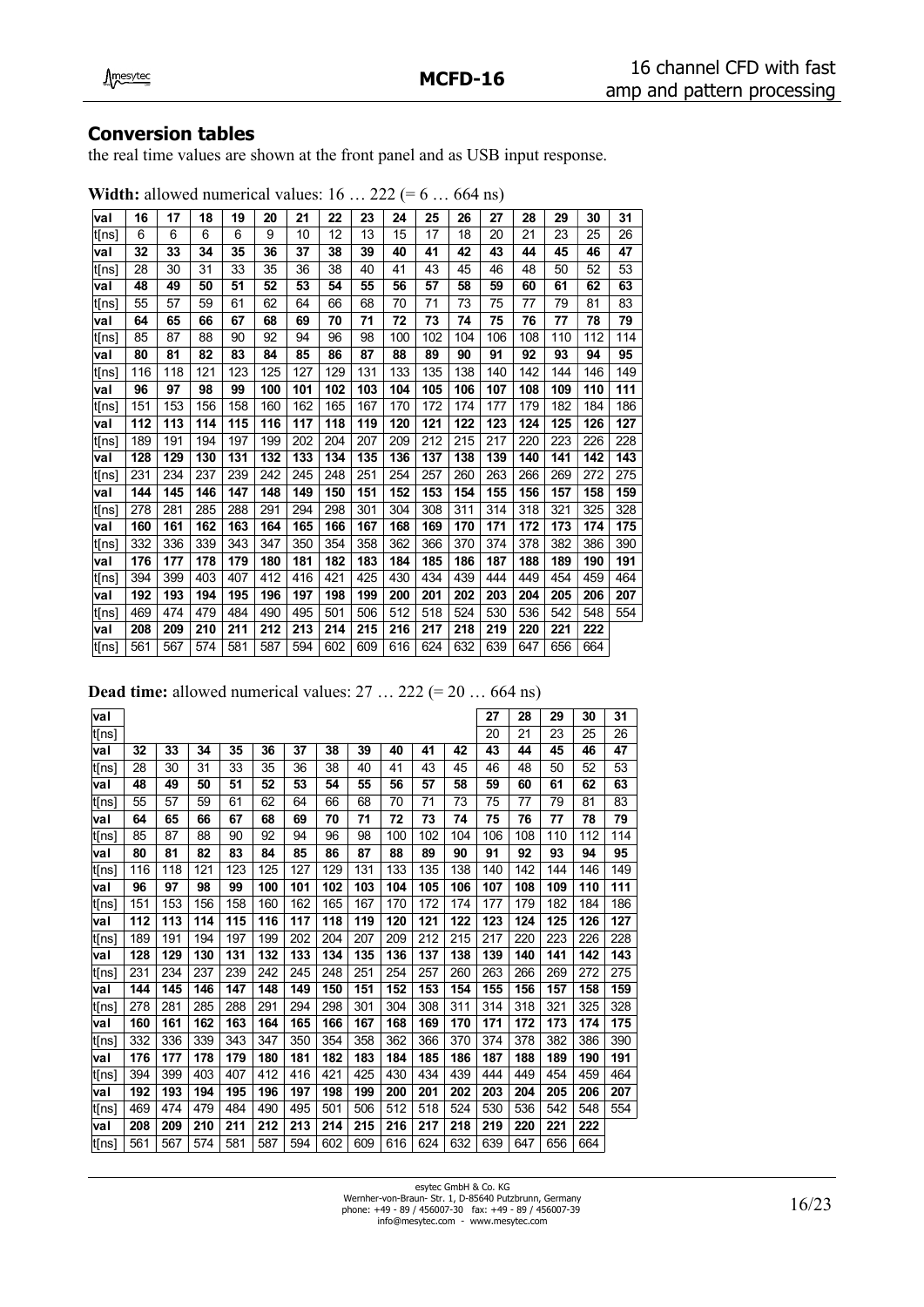| val   |     |                             |          | 3   | 4   | 5   | 6   | 7   | 8                                                                     | 9   | 10  | 11  | 12  | 13                                      | 14  | 15  |
|-------|-----|-----------------------------|----------|-----|-----|-----|-----|-----|-----------------------------------------------------------------------|-----|-----|-----|-----|-----------------------------------------|-----|-----|
| t[ns] |     |                             |          | 4   | 5   | 5   | 5   | 6   | 6                                                                     | 6   | 6   | 6   | 6   | 7                                       | 7   | 7   |
| val   | 16  | 17                          | 18       | 19  | 20  | 21  | 22  | 23  | 24                                                                    | 25  | 26  | 27  | 28  | 29                                      | 30  | 31  |
| t[ns] | 8   | 10                          | 11       | 12  | 12  | 15  | 17  | 17  | 19                                                                    | 21  | 24  | 26  | 29  | 31                                      | 34  | 36  |
| val   | 32  | 33                          | 34       | 35  | 36  | 37  | 38  | 39  | 40                                                                    | 41  | 42  | 43  | 44  | 45                                      | 46  | 47  |
| t[ns] | 39  | 41                          | 44       | 47  | 49  | 52  | 55  | 57  | 60                                                                    | 63  | 66  | 68  | 71  | 74                                      | 77  | 80  |
| val   | 48  | 49                          | 50       | 51  | 52  | 53  | 54  | 55  | 56                                                                    | 57  | 58  | 59  | 60  | 61                                      | 62  | 63  |
| t[ns] | 83  | 86                          | 89       | 89  | 92  | 95  | 98  | 101 | 104                                                                   | 108 | 111 | 114 | 117 | 121                                     | 124 | 127 |
| val   | 64  | 65                          | 66       | 67  | 68  | 69  | 70  | 71  | 72                                                                    | 73  | 74  | 75  | 76  | 77                                      | 78  | 79  |
| t[ns] | 131 | 1341                        | 138      | 141 | 145 | 149 | 152 | 156 | 160                                                                   | 164 | 167 | 171 | 175 | 179                                     | 183 | 187 |
| val   | 80  | 81                          | 82       | 83  | 84  | 85  | 86  | 87  | 88                                                                    | 89  | 90  | 91  | 92  | 93                                      | 94  | 95  |
| t[ns] | 191 |                             | 19612001 | 204 |     |     |     |     | 209 213 218 222 227                                                   |     |     |     |     | 231   236   241   246   251   256   261 |     |     |
| val   | 96  | 97                          | 98       | 99  |     |     |     |     | 100   101   102   103   104   105   106   107   108   109   110   111 |     |     |     |     |                                         |     |     |
| t[ns] |     | 266 272 277                 |          |     |     |     |     |     | 283 288 294 300 306 312 318 324 330 337 344 350 357                   |     |     |     |     |                                         |     |     |
| val   |     |                             |          |     |     |     |     |     | 112 113 114 115 116 117 118 119 120 121 122 123 124 125 126 127       |     |     |     |     |                                         |     |     |
| t[ns] |     | 364 372 379 387             |          |     |     |     |     |     | 394 402 411 419 428 436 445 455 464 474 485 495                       |     |     |     |     |                                         |     |     |
| val   |     |                             |          |     |     |     |     |     | 128 129 130 131 132 133 134 135 136                                   |     |     |     |     |                                         |     |     |
| t[ns] |     | 506 518 529 542 554 568 581 |          |     |     |     |     | 596 | 611                                                                   |     |     |     |     |                                         |     |     |
|       |     |                             |          |     |     |     |     |     |                                                                       |     |     |     |     |                                         |     |     |

| <b>Coincidence time:</b> allowed numerical values: $0, 3136 (= 4611$ ns) |  |
|--------------------------------------------------------------------------|--|
|--------------------------------------------------------------------------|--|

| Gate generator: allowed numerical values: $5 \dots 255 (= 20 \dots 962 \text{ ns})$ |  |  |  |
|-------------------------------------------------------------------------------------|--|--|--|
|                                                                                     |  |  |  |

| val   |     |     |     |     |     | 5   | 6   | 7   | 8   | 9   | 10  | 11  | 12  | 13  | 14  | 15  |
|-------|-----|-----|-----|-----|-----|-----|-----|-----|-----|-----|-----|-----|-----|-----|-----|-----|
| t[ns] |     |     |     |     |     | 20  | 20  | 20  | 20  | 21  | 22  | 23  | 24  | 26  | 27  | 28  |
| val   | 16  | 17  | 18  | 19  | 20  | 21  | 22  | 23  | 24  | 25  | 26  | 27  | 28  | 29  | 30  | 31  |
| t[ns] | 30  | 31  | 32  | 34  | 35  | 36  | 37  | 39  | 40  | 42  | 43  | 44  | 46  | 47  | 48  | 50  |
| val   | 32  | 33  | 34  | 35  | 36  | 37  | 38  | 39  | 40  | 41  | 42  | 43  | 44  | 45  | 46  | 47  |
| t[ns] | 51  | 52  | 54  | 55  | 57  | 58  | 59  | 61  | 62  | 64  | 65  | 67  | 68  | 70  | 71  | 73  |
| val   | 48  | 49  | 50  | 51  | 52  | 53  | 54  | 55  | 56  | 57  | 58  | 59  | 60  | 61  | 62  | 63  |
| t[ns] | 74  | 76  | 77  | 79  | 80  | 82  | 83  | 85  | 86  | 88  | 89  | 91  | 92  | 94  | 96  | 97  |
| val   | 64  | 65  | 66  | 67  | 68  | 69  | 70  | 71  | 72  | 73  | 74  | 75  | 76  | 77  | 78  | 79  |
| t[ns] | 99  | 100 | 102 | 104 | 105 | 107 | 108 | 110 | 112 | 113 | 115 | 117 | 119 | 120 | 122 | 124 |
| val   | 80  | 81  | 82  | 83  | 84  | 85  | 86  | 87  | 88  | 89  | 90  | 91  | 92  | 93  | 94  | 95  |
| t[ns] | 125 | 127 | 129 | 131 | 132 | 134 | 136 | 138 | 140 | 141 | 143 | 145 | 147 | 149 | 151 | 153 |
| val   | 96  | 97  | 98  | 99  | 100 | 101 | 102 | 103 | 104 | 105 | 106 | 107 | 108 | 109 | 110 | 111 |
| t[ns] | 154 | 156 | 158 | 160 | 162 | 164 | 166 | 168 | 170 | 172 | 174 | 176 | 178 | 180 | 182 | 184 |
| val   | 112 | 113 | 114 | 115 | 116 | 117 | 118 | 119 | 120 | 121 | 122 | 123 | 124 | 125 | 126 | 127 |
| t[ns] | 186 | 188 | 190 | 193 | 195 | 197 | 199 | 201 | 203 | 206 | 208 | 210 | 212 | 215 | 217 | 219 |
| val   | 128 | 129 | 130 | 131 | 132 | 133 | 134 | 135 | 136 | 137 | 138 | 139 | 140 | 141 | 142 | 143 |
| t[ns] | 221 | 224 | 226 | 229 | 231 | 233 | 236 | 238 | 241 | 243 | 246 | 248 | 251 | 253 | 256 | 258 |
| val   | 144 | 145 | 146 | 147 | 148 | 149 | 150 | 151 | 152 | 153 | 154 | 155 | 156 | 157 | 158 | 159 |
| t[ns] | 261 | 264 | 266 | 269 | 272 | 274 | 277 | 280 | 283 | 285 | 288 | 291 | 294 | 297 | 300 | 303 |
| val   | 160 | 161 | 162 | 163 | 164 | 165 | 166 | 167 | 168 | 169 | 170 | 171 | 172 | 173 | 174 | 175 |
| t[ns] | 306 | 309 | 312 | 315 | 318 | 321 | 324 | 327 | 331 | 334 | 337 | 340 | 344 | 347 | 351 | 354 |
| val   | 176 | 177 | 178 | 179 | 180 | 181 | 182 | 183 | 184 | 185 | 186 | 187 | 188 | 189 | 190 | 191 |
| t[ns] | 358 | 361 | 365 | 368 | 372 | 376 | 379 | 383 | 387 | 391 | 395 | 399 | 403 | 407 | 411 | 415 |
| val   | 192 | 193 | 194 | 195 | 196 | 197 | 198 | 199 | 200 | 201 | 202 | 203 | 204 | 205 | 206 | 207 |
| t[ns] | 419 | 423 | 428 | 432 | 436 | 441 | 445 | 450 | 455 | 460 | 464 | 469 | 474 | 479 | 484 | 490 |
| val   | 208 | 209 | 210 | 211 | 212 | 213 | 214 | 215 | 216 | 217 | 218 | 219 | 220 | 221 | 222 | 223 |
| t[ns] | 495 | 500 | 506 | 511 | 517 | 523 | 528 | 534 | 540 | 547 | 553 | 559 | 566 | 572 | 579 | 586 |
| val   | 224 | 225 | 226 | 227 | 228 | 229 | 230 | 231 | 232 | 233 | 234 | 235 | 236 | 237 | 238 | 239 |
| t[ns] | 593 | 600 | 608 | 615 | 623 | 631 | 639 | 648 | 656 | 665 | 674 | 683 | 693 | 703 | 713 | 723 |
| val   | 240 | 241 | 242 | 243 | 244 | 245 | 246 | 247 | 248 | 249 | 250 | 251 | 252 | 253 | 254 | 255 |
| t[ns] | 734 | 745 | 757 | 769 | 781 | 794 | 808 | 822 | 836 | 852 | 868 | 885 | 902 | 921 | 941 | 962 |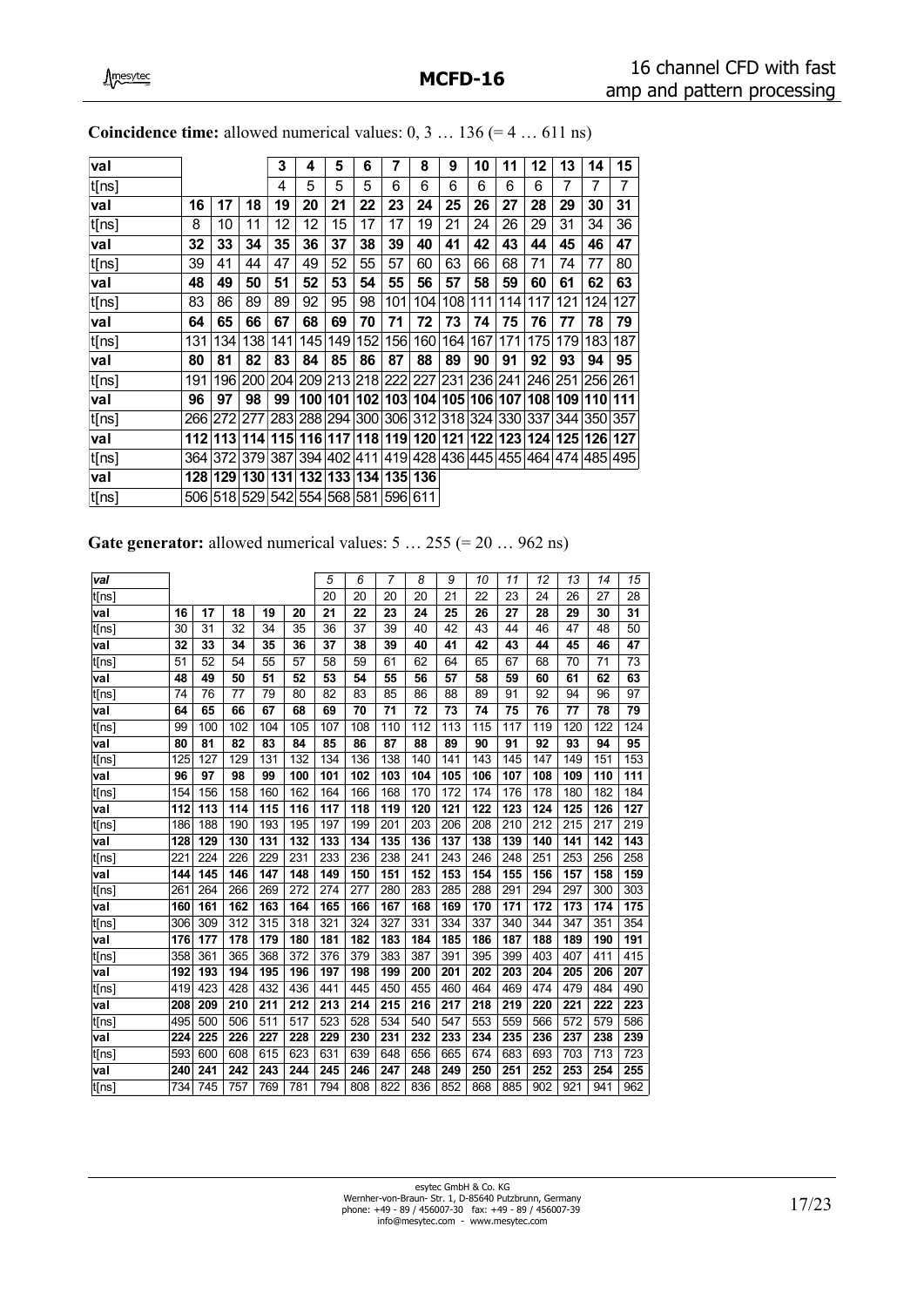## **RC-bus remote control**

MCFD-16 can also be controlled using the mesytec RC bus controller modules (currently MRC-1 or MRCC).

Up to 16 modules (not only MCFD-16) can be connected on one bus, up to 32 on the two buses of the MRC-1, just using T-pieces. The last module on a bus has to be terminated with 50  $\Omega$ .

All parameters are addressed through a control register page in MCFD-16 memory, which can be read/written using the MRC-1 / MRCC communication protocol.

#### **Basic communication protocol**

Each MRC command has to follow the format described below:

CMD *bus [dev] [adr] [val]*

#### **Data format**

| bus | $=$ bus number $[01]$     | (addresses one of the two available buses)                       |
|-----|---------------------------|------------------------------------------------------------------|
| dev | $=$ device number $[015]$ | (addresses one of up to 16 device per bus)                       |
| adr | $=$ parameter number      | (addresses the register cell, see table below)                   |
| val | $= 102551$                | (valid values are given at the individual register descriptions) |

#### **Mnemonic Description**

| SC bus             | returns id codes for every connected device on bus: $IDC = 26$                         |
|--------------------|----------------------------------------------------------------------------------------|
| ON bus dev         | activate rc for device <i>dev</i> on bus <i>bus</i>                                    |
| OFF bus dev        | turn off rc for device <i>dev</i> on bus <i>bus</i>                                    |
| SE bus dev adr val | set memory cell <i>adr</i> for device <i>dev</i> on bus <i>bus</i> to value <i>val</i> |
| RE bus dev adr     | read memory cell <i>adr</i> from device <i>dev</i> on bus <i>bus</i>                   |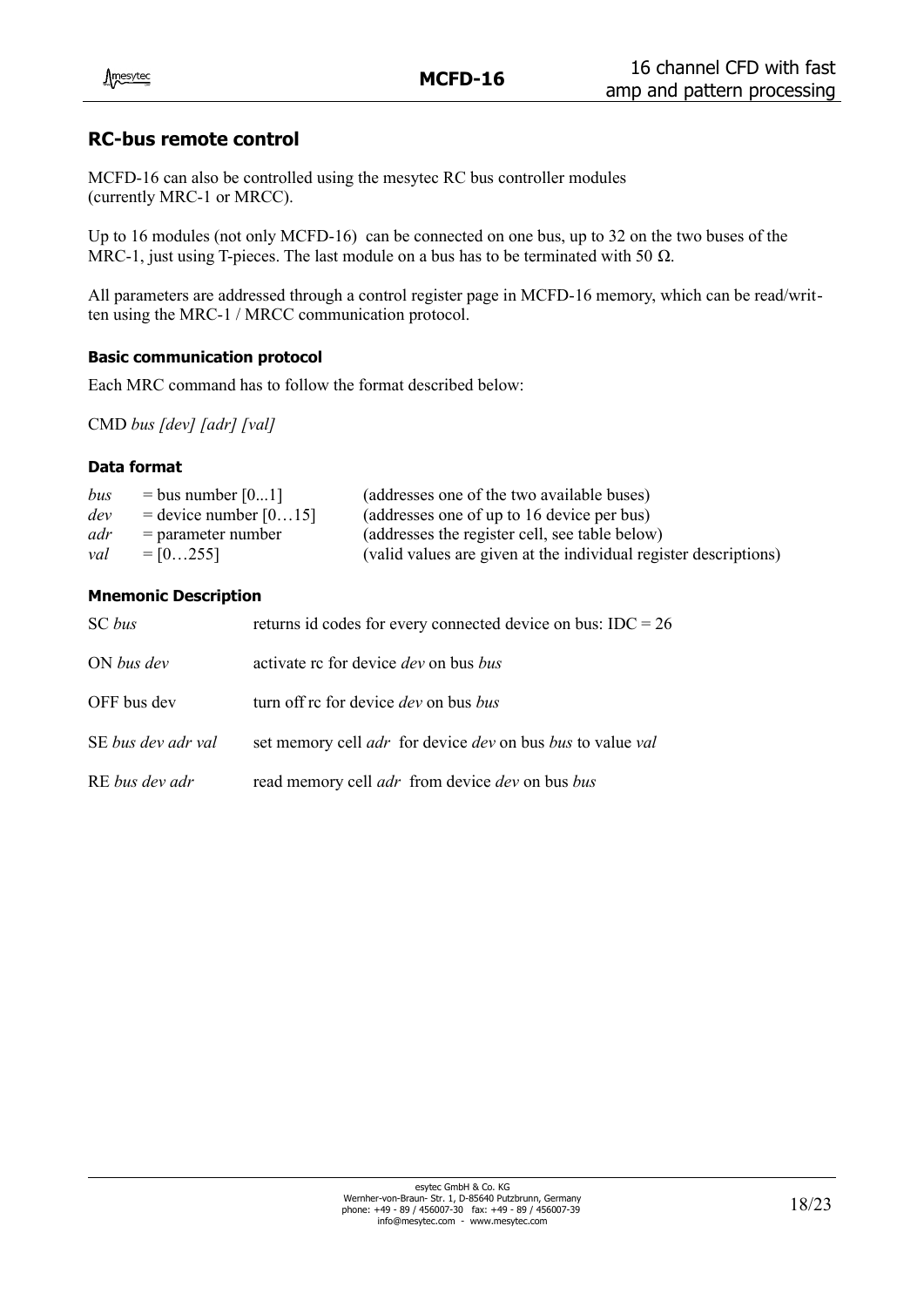## **Memory List MCFD-16**

MCFD-16 can be controlled by reading / writing the control register page via the mesytec RC bus.

Read memory by RE *bus dev adr* Write (set) memory by SE *bus dev adr val*

The following table defines the memory layout:

#### **Individual settings for all channels: (used in "individual" mode)**

| <b>ADR</b> | parameter                  | comment                                                                                          |
|------------|----------------------------|--------------------------------------------------------------------------------------------------|
| 015        | Threshold                  | Values $[0 \dots 255]$                                                                           |
|            | channel $1 \dots 16$       |                                                                                                  |
| 1623       | Gain                       | Values: $0 = \text{gain} 1 \text{ x}, 1 = \text{gain} 3 \text{ x}, 2 = \text{gain} 10 \text{ x}$ |
|            | channel pairs $1 \ldots 8$ |                                                                                                  |
| 2431       | Width                      | Values $[16 \dots 222] \rightarrow$ see translation table                                        |
|            | channel pairs 1  8         |                                                                                                  |
| 3239       | Dead time                  | Values $[27 \dots 222] \rightarrow$ see translation table                                        |
|            | channel pairs 1  8         |                                                                                                  |
| 4047       | Delay                      | Values $[04] = TAP1 TAP5$                                                                        |
|            | channel pairs 1  8         |                                                                                                  |
| 4855       | Fraction                   | Values: $0 = 20 \%$ , $1 = 40 \%$                                                                |
|            | channel pairs $1 \ldots 8$ |                                                                                                  |
| 5663       | Polarity                   | Values: $0 = positive$ , $1 = negative$                                                          |
|            | channel pairs 1  8         |                                                                                                  |

#### **Common settings for all channels: (used in "common" mode)**

| <b>ADR</b> | parameter | comment                                                                                          |
|------------|-----------|--------------------------------------------------------------------------------------------------|
| 64         | Threshold | Values $[0 \dots 255]$                                                                           |
| 65         | Gain      | Values: $0 = \text{gain} 1 \text{ x}, 1 = \text{gain} 3 \text{ x}, 2 = \text{gain} 10 \text{ x}$ |
| 66         | Width     | Values $[16 \dots 222] \rightarrow$ see translation table                                        |
| 67         | Dead time | Values [27  222] $\rightarrow$ see translation table                                             |
| 68         | Delay     | Values $[04] = TAP1 TAP5$                                                                        |
| 69         | Fraction  | Values: $0 = 20 \%$ , $1 = 40 \%$                                                                |
| 70         | Polarity  | Values: $0 = positive$ , $1 = negative$                                                          |

#### **Hardware settings, Mode and RC**

| <b>ADR</b>   | parameter              | comment                                             |
|--------------|------------------------|-----------------------------------------------------|
| $\sqrt{71*}$ | <b>Bandwidth Limit</b> | Values: $0 = \text{off}, 1 = \text{on}.$            |
|              |                        | Overrides hardware switch only when RC is on        |
| 72           | Mode                   | Values: $0 =$ common mode, $1 =$ individual mode    |
| $\sqrt{73}$  | $RC$ on/off            | Values: $0 = \text{off}, 1 = \text{on}$             |
| $85*$        | Discrimination         | Values: $0 =$ Leading Edge, $1 =$ Constant Fraction |
|              |                        | Overrides hardware switch only when RC is on        |

\*: Parameters 71 and 85 only from firmware version 2.18 upwards!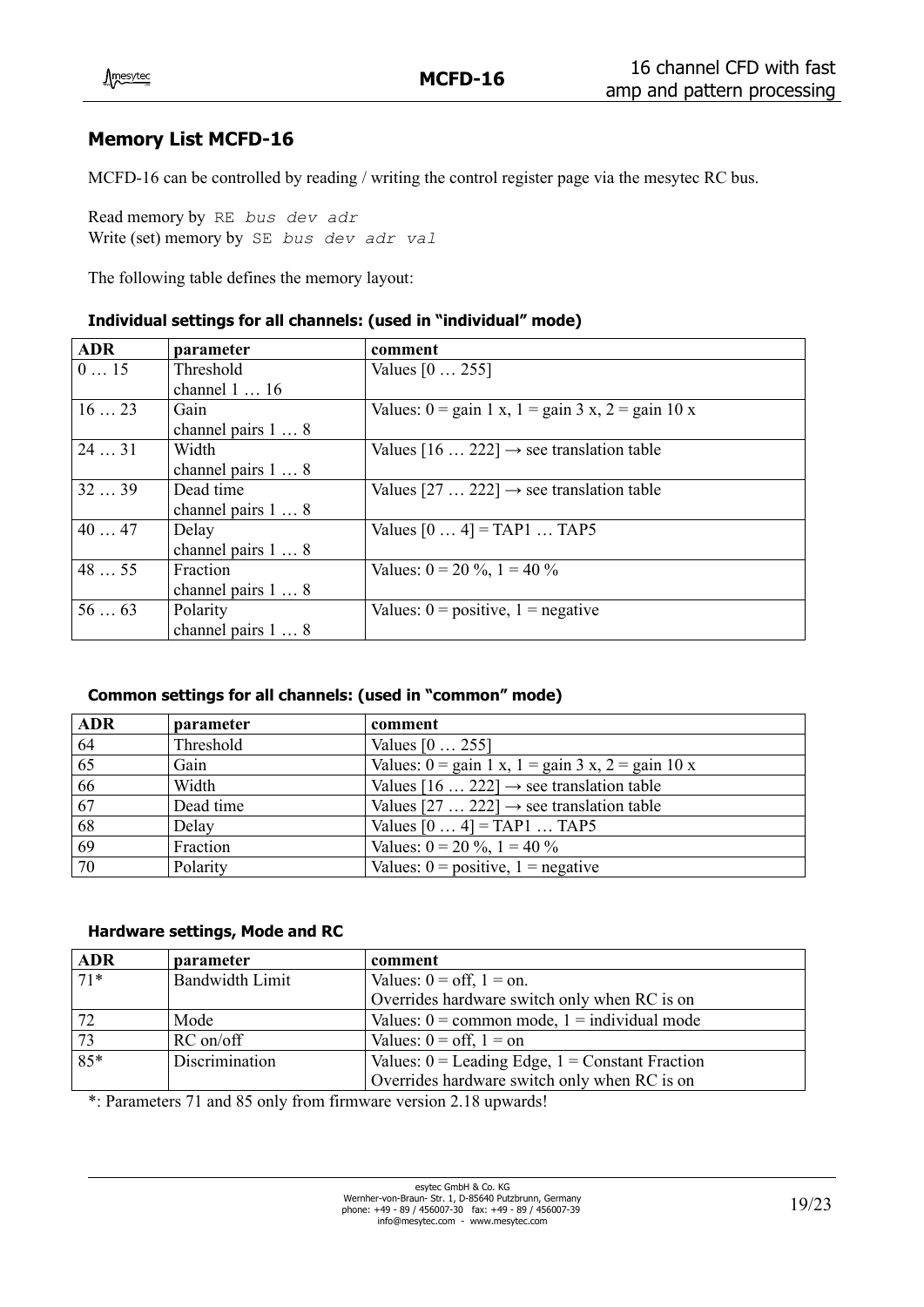### **Timing parameters**

| <b>ADR</b> | parameter           | comment                                                       |
|------------|---------------------|---------------------------------------------------------------|
| 74         | Gate Generator      | Values $[5255] \rightarrow$ see translation table             |
|            | leading edge delay  | condition: leading edge < trailing edge                       |
|            |                     | (will be checked and modified if set erroneously)             |
| 75         | Gate Generator      | Values $[5255]$ and trailing edge $>$ leading edge            |
|            | trailing edge delay | (will be checked and modified if set erroneously)             |
| 76         | Coincidence time    | Values [0, 3136] $\rightarrow$ see translation table,         |
|            |                     | $0 = \text{off} \rightarrow$ overlap coincidence active       |
|            | fast veto           | $1 =$ directly veto the input discriminations with veto input |

#### **Rate measurement**

| 78 | Rate monitor channel   | Values $[019]$ : channel used for rate measurement  |
|----|------------------------|-----------------------------------------------------|
|    |                        | 015: signal channels, 1618: trig 02, 19: total rate |
| 79 | Time base              | Values $[015]$                                      |
|    |                        | $15 \rightarrow 1$ s,                               |
|    |                        | $7 \rightarrow 1/2$ s,                              |
|    |                        | $3 \rightarrow 1/4$ s,                              |
|    |                        | $0 \rightarrow 1/8$ s                               |
| 80 | Measurement ready      | '1' when measurement is ready.                      |
|    | (Read only)            |                                                     |
| 81 | Frequency <sup>*</sup> |                                                     |
|    | low byte (Read only)   |                                                     |
| 82 | Frequency *            | write to this register starts new measurement       |
|    | high byte              |                                                     |

\* 0xFFFF is a reserved word, and signals "data not ready". When valid data is read, the measurement is restarted after reading the high byte (register 82).

#### **Channel mask:**

| 83 | Mask register | Values $[0255]$ : bit field for masking channel pairs $0/114/15$ . |  |  |  |
|----|---------------|--------------------------------------------------------------------|--|--|--|
|    |               | $A''1''$ masks channels at bit position.                           |  |  |  |
|    |               |                                                                    |  |  |  |

| Bit (Val) | $7(128)$ 6(64) |                                       | 5(32) | 4(16) | 3(8)     | 2(4)     | 1(2)     | 0(1) |
|-----------|----------------|---------------------------------------|-------|-------|----------|----------|----------|------|
| Channels  |                | $15 + 14$   13 + 12   11 + 10   9 + 8 |       |       | $17 + 6$ | $15 + 4$ | $13 + 2$ |      |

#### **Test Pulser**

| 118 | Pulser on / off | Values 0/1/2: switches internal test pulser of f/2.5 MHz/ |
|-----|-----------------|-----------------------------------------------------------|
|     |                 | 1.22 kHz. 3 uses Veto input to init a pulse. Veto is off  |

#### **Monitor Outputs**

| ے بے   | Monitor | mapping<br>tor monitor<br>channel<br>trigger mask<br>Defines<br>to. |
|--------|---------|---------------------------------------------------------------------|
| ر ہے د | Monitor |                                                                     |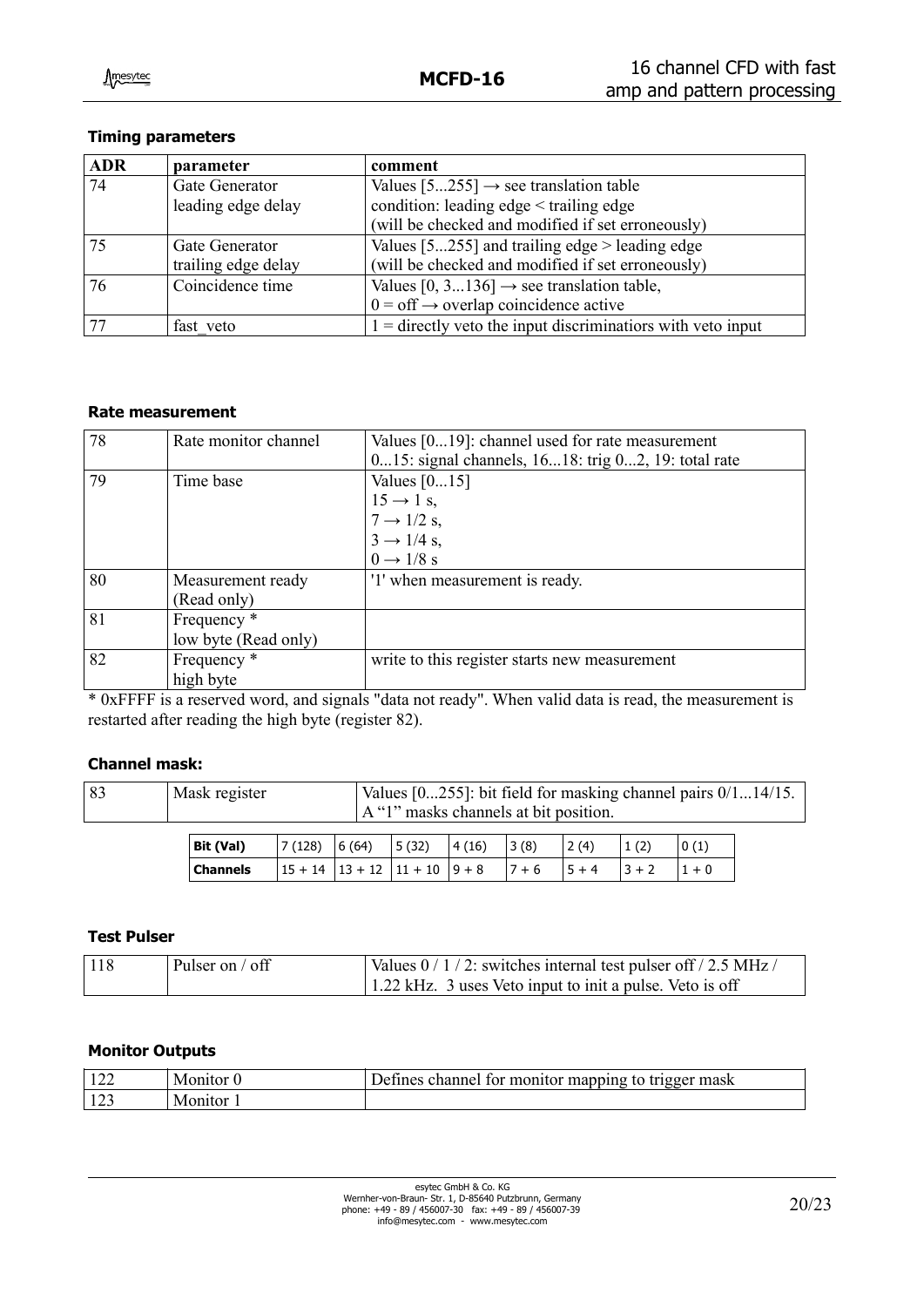#### **Trigger Pattern**

| 124 | Pattern 0, low byte  | $\sqrt{2}$ Coincidence trigger pattern 0 |
|-----|----------------------|------------------------------------------|
| 125 | Pattern 0, high byte |                                          |
| 126 | Pattern 1, low byte  | Coincidence trigger pattern 1            |
|     | Pattern 1, high byte |                                          |

#### **Trigger sources**

| 120<br>140   | $\mathbf{m}$ .<br><b>T</b> rioger<br>$-155$ |  |
|--------------|---------------------------------------------|--|
| 120<br>129   | $\mathbf{r}$ .<br>rigger                    |  |
| 120<br>1 J V | $\mathbf{r}$<br>$r1 \sigma0$<br>$-155$ $-1$ |  |

#### **Gate generator sources**

| $\sim$ $\sim$ $\sim$ | . |  |
|----------------------|---|--|
|                      |   |  |

#### **Multiplicity trigger boundaries**

| $\overline{\phantom{a}}$ | t≇r⊂<br>''Vlu<br>1 V A                      |  |
|--------------------------|---------------------------------------------|--|
| - 1<br><u>.</u>          | ь.<br>byte<br>,,,,,,<br>$\mathbf{u}$<br>. . |  |

#### **Pair Coincidence Pattern**

| 134 | Pair pattern 0  |
|-----|-----------------|
| 136 | Pair pattern 1  |
| 138 | Pair pattern 2  |
| 140 | Pair pattern 3  |
| 142 | Pair pattern 4  |
| 144 | Pair pattern 5  |
| 146 | Pair pattern 6  |
| 148 | Pair pattern 7  |
| 150 | Pair pattern 8  |
| 152 | Pair pattern 9  |
| 154 | Pair pattern 10 |
| 156 | Pair pattern 11 |
| 158 | Pair pattern 12 |
| 160 | Pair pattern 13 |
| 162 | Pair pattern 14 |
| 164 | Pair pattern 15 |

#### **Firmware versions\***

| $\vert 254$ | ' FPGA<br>version      | $\ln 10 =$ major minor<br>$16$ bit:      |
|-------------|------------------------|------------------------------------------|
| $\vert 255$ | $\cap$ PI 1<br>version | : $hi_{10} = major_{10}$<br>, bit:<br>16 |

\* From CPU Firmware 2.18 upwards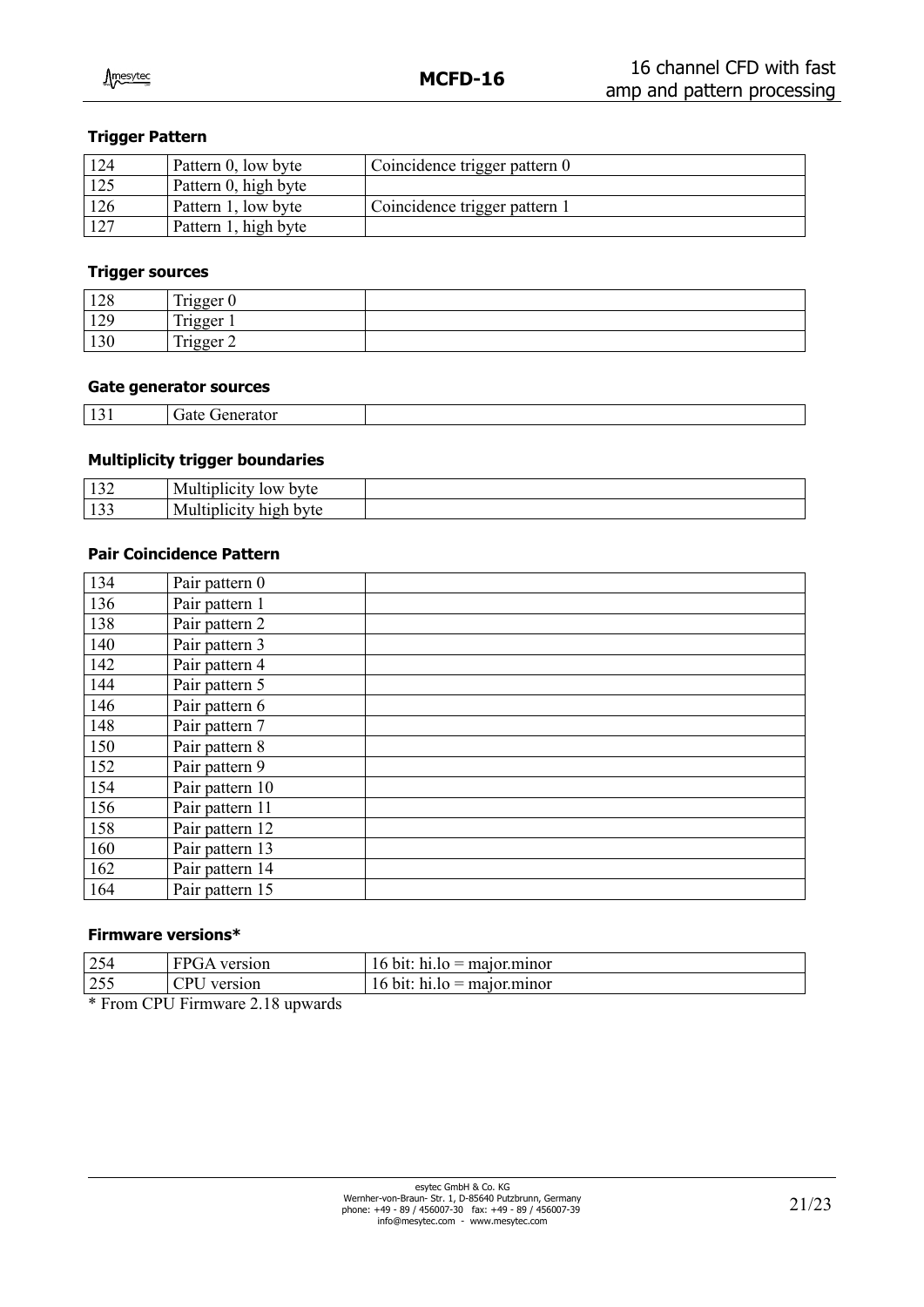# **Appendix**

## **Walk**

Amplitude dependence of trigger time.

MCFD-16 setting: Gain = 1, Threshold = 5 mV, Tap 1 for 2.5 ns, tap 5 for 25 ns rise time signals, fraction =  $20\%$ .



### **Timing resolution**



Measurements were performed with the following setup:

MCFD-16 signal generator connected to channel 0 and 8, A twisted pair cable with 1 m of length connects ECL signals to MTDC-32. Gain = 1, delay chips: 5 ns total delay (5 taps). The known single channel resolution limit of MTDC 32 is around 4 ps.

The following picture shows the single channel resolution of MCFD-16 in ps rms units.